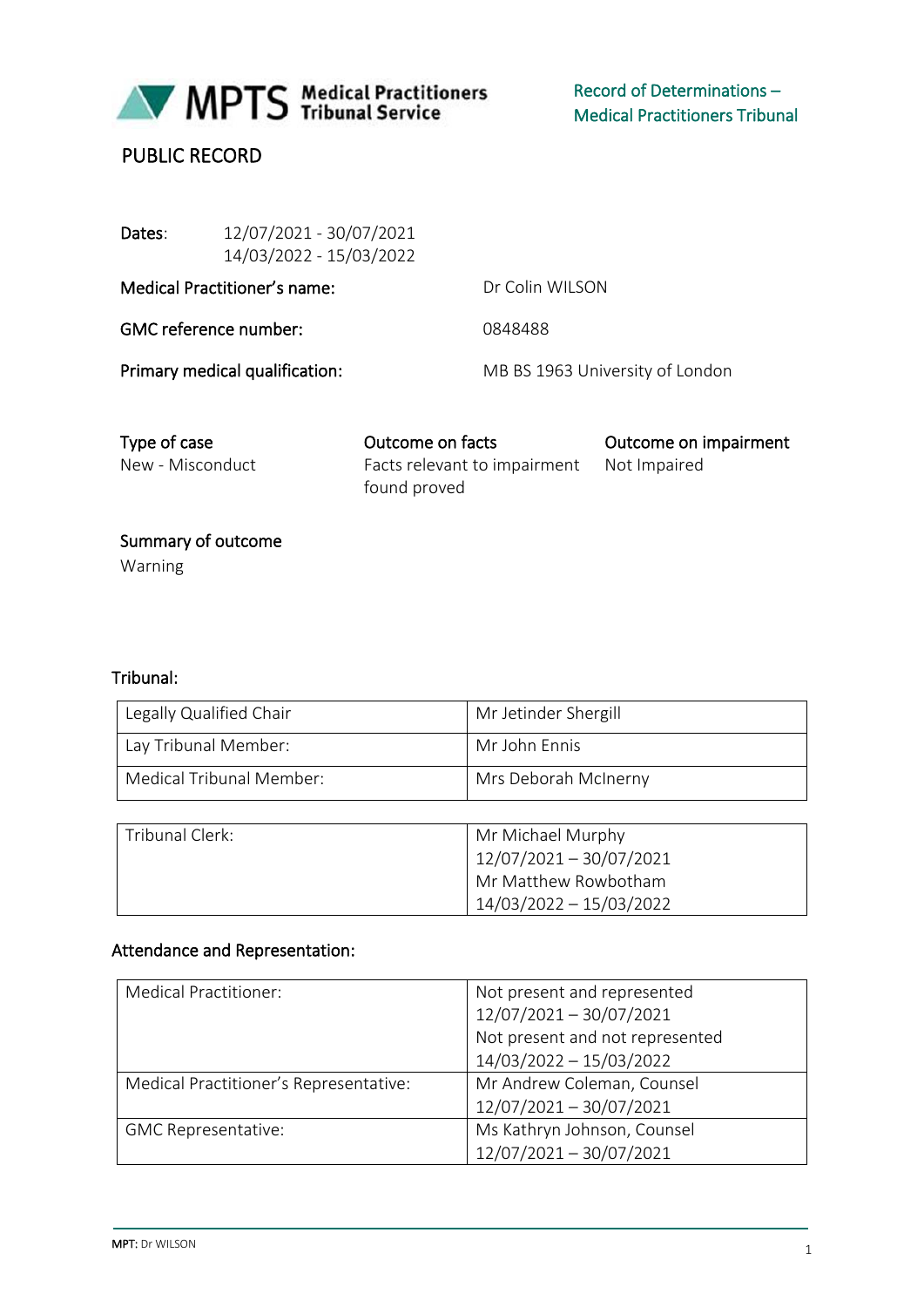| Ms Katie Jones, Counsel |
|-------------------------|
| 14/03/2022 - 15/03/2022 |

### Attendance of Press / Public

In accordance with Rule 41 of the General Medical Council (Fitness to Practise) Rules 2004 the hearing was held partly in public and partly in private.

## Overarching Objective

Throughout the decision making process the tribunal has borne in mind the statutory overarching objective as set out in s1 Medical Act 1983 (the 1983 Act) to protect, promote and maintain the health, safety and well-being of the public, to promote and maintain public confidence in the medical profession, and to promote and maintain proper professional standards and conduct for members of that profession.

#### Determination on Facts - 22/07/2021

1. This determination will be read in private. However, as this case concerns Dr Wilson's misconduct, a redacted version will be published at the close of the hearing XXX.

#### Background

2. Dr Wilson qualified with a MMBS from the University of London, St Thomas Hospital Medical School in 1963. He obtained his MRCPsych from the Royal College of Psychiatrists in 1972. Dr Wilson was a Consultant in Psychiatry at St Andrew's Hospital from 1977 to 1995 before becoming a Visiting Consultant until 2005. At the time of the events in the Allegation, Dr Wilson was registered with BUPA and was practising privately.

3. The Allegation that has led to this hearing relates to concerns about Dr Wilson's treatment of Patient A. It is alleged that Dr Wilson, during the three consultations he had with Patient A, behaved in a way which was sexually motivated. This consisted of sexualised comments and an incident of him touching his groin during the last session. The GMC alleged that at the time of these actions Dr Wilson knew Patient A was vulnerable due to her mental and physical health history. It was important to note the GMC has brought the case on the basis that there was grooming behaviour towards Patient A.

4. The initial concerns were raised with the GMC on 25 January 2019 in an online complaint lodged by Patient A. In this she detailed what she claims occurred in her three consultations with Dr Wilson on 27 October 2018, 8 December 2018 and 15 January 2019.

#### The Outcome of Applications Made during the Facts Stage

5. The Tribunal determined to hear parts of this case in private, in accordance with Rule 41 XXX.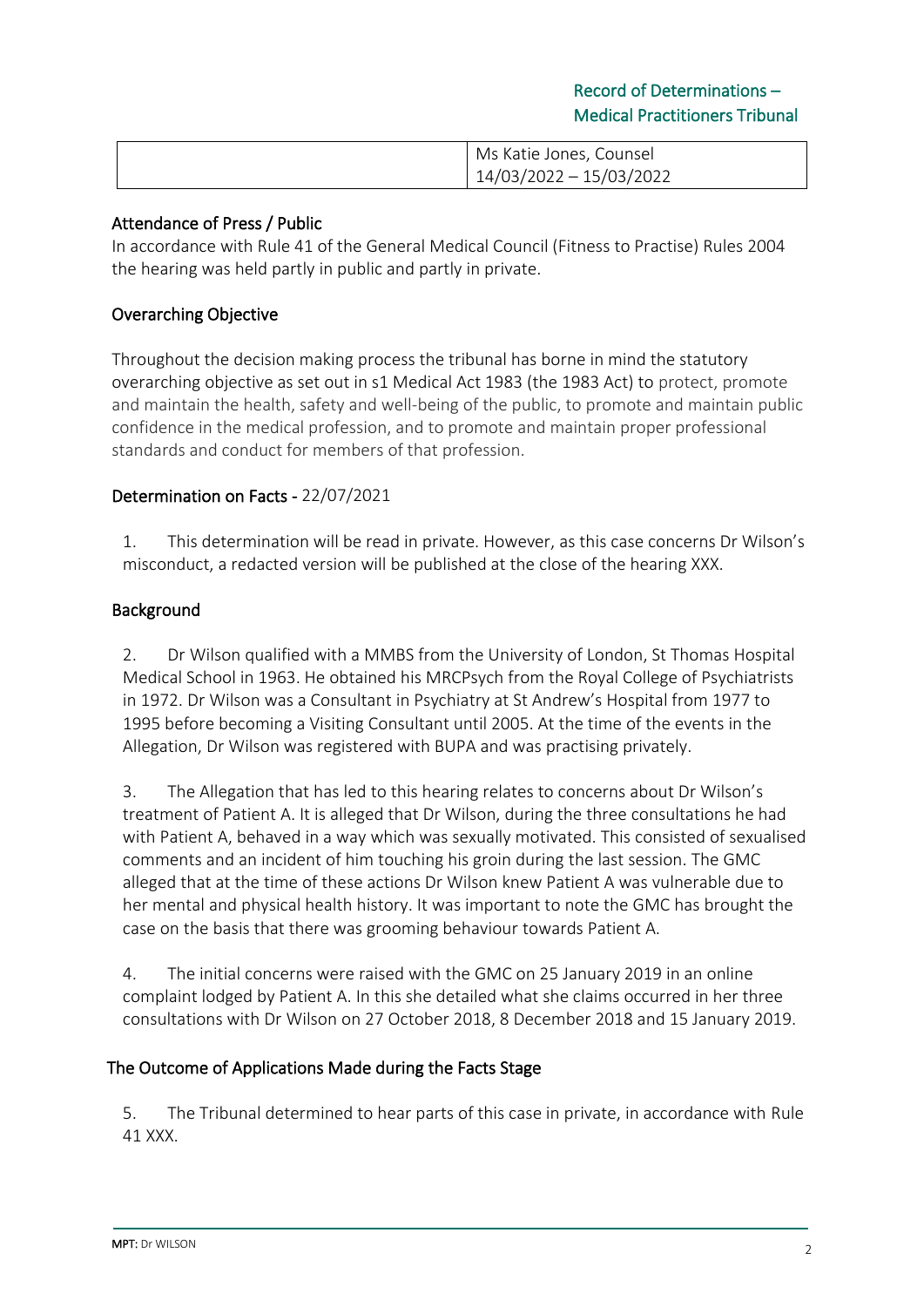6. The Tribunal was informed of the reasons why Dr Wilson was unable to attend in person and Mr Colman, on the doctor's behalf sought that the hearing should proceed in Dr Wilson's absence. XXX. Both parties submitted that the case should proceed. The Tribunal decided the case should proceed and also determined not to make an adverse inference from Dr Wilson's non-attendance at the hearing. The Tribunal's full decision on these matters is set out at Annex A.

7. The Tribunal was informed that Dr Wilson's wife wanted to attend the hearing as a member of the public, but that she was unable to do so in person. Mr Colman sought for her to be allowed to attend the hearing remotely. He submitted that she wanted to observe these proceedings like any member of the public and that she would attend via Dr Wilson's link and via telephone when necessary so she could not see any vulnerable witnesses. The GMC had no objection to this. The Tribunal agreed that this should be facilitated and sought clearance from the MPTS as to the administrative arrangements for this to done.

#### The Allegation and the Doctor's Response

8. The Allegation made against Dr Wilson is as follows:

That being registered under the Medical Act 1983 (as amended):

1. On 27 October 2018 you had a first consultation with Patient A and you made inappropriate comments including:

a. saying Patient A could 'give herself a bit of a tickle and wank her husband off'; To be determined

b. asking 'who does all the hard work in the bedroom?'; To be determined

c. saying you had a client who reads a book and 'wanks off' her husband and that Patient A could do the same to please her husband; To be determined

d. referring to Patient A's husband's ex-partner as:

i.'a bitch'; To be determined

ii.'a slag'; To be determined

iii.'a bitch who sleeps around'; To be determined

e. describing Patient A's brother as a 'waste of space'; To be determined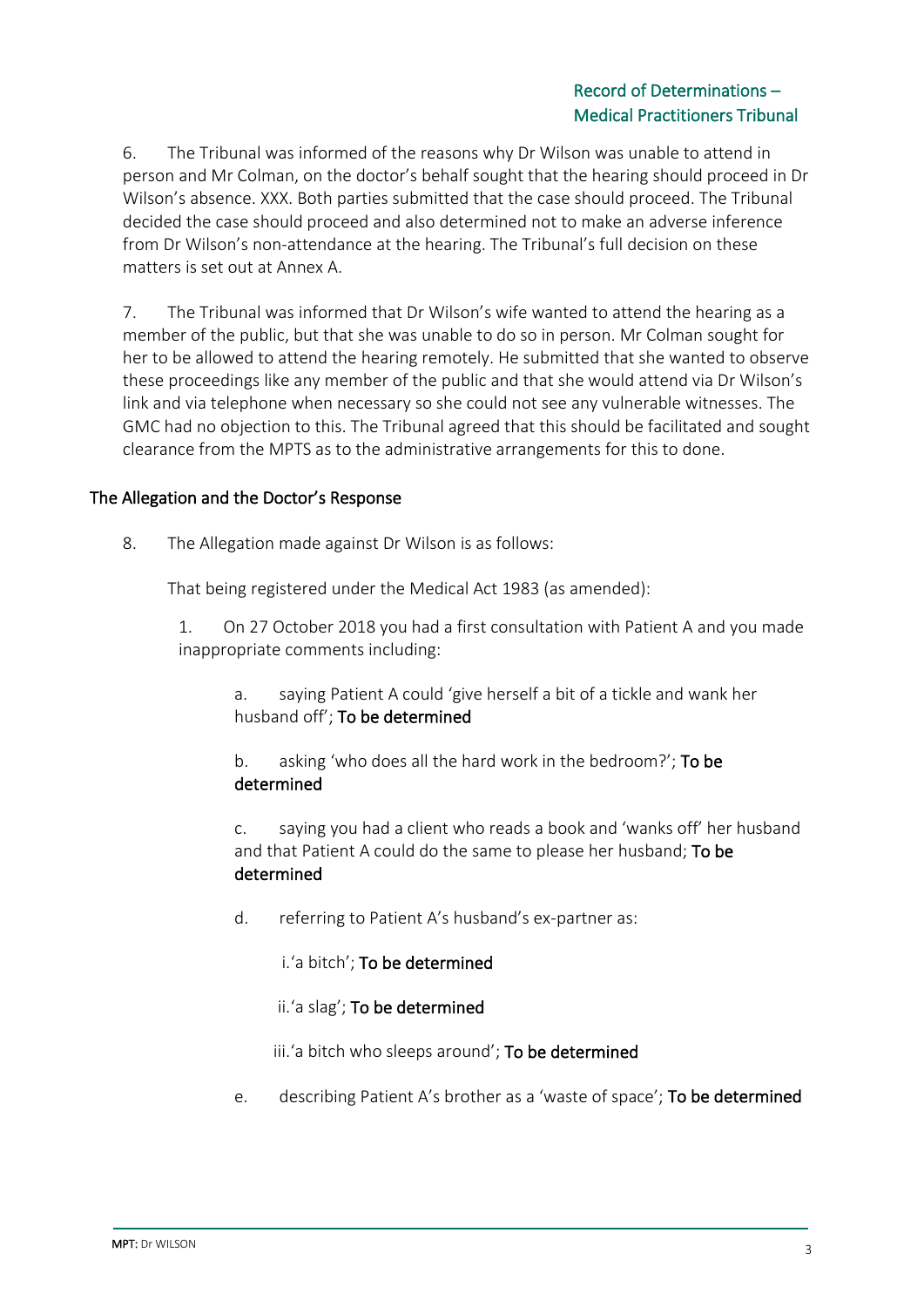f. describing contestants on a television show by saying 'girls on the show don't have any makeup on and it shows their ugly personalities', To be determined

or words to that effect.

2. On 8 December 2018 you had a second consultation with Patient A and you made an inappropriate comment saying Patient A's husband would have an affair but it would only be an affair and then he would go back to Patient A, or words to that effect. To be determined

- 3. On 15 January 2019 you had a third consultation with Patient A and you:
	- a. made inappropriate comments including saying that:

i.Patient A checking the Instagram account of her husband's expartner was a form of masturbation; To be determined

ii.Patient A's husband's ex-partner probably puts photos on Instagram boasting that she's sleeping around and opening her legs to everyone and that part of Patient A probably wants that life too, To be determined

or words to that effect;

b. rubbed your right thumb slowly around your groin area in a stroking movement. To be determined

4. Your actions at paragraphs 1a to 1d, 2 and 3 were sexually motivated. To be determined

5. At the time of your actions as set out in paragraphs 1 to 4, you knew Patient A was vulnerable due to her:

- a. mental health history; Admitted and found proved
- b. physical health history. Admitted and found proved

#### The Admitted Facts

9. At the outset of these proceedings, through his Counsel Mr Colman, Dr Wilson, made admissions to paragraph 5 of the Allegation, as set out above, in accordance with Rule 17(2)(d) of the General Medical Council (GMC) (Fitness to Practise) Rules 2004, as amended ('the Rules'). In accordance with Rule  $17(2)$ (e) of the Rules, the Tribunal announced these paragraphs and sub-paragraphs of the Allegation as admitted and found proved.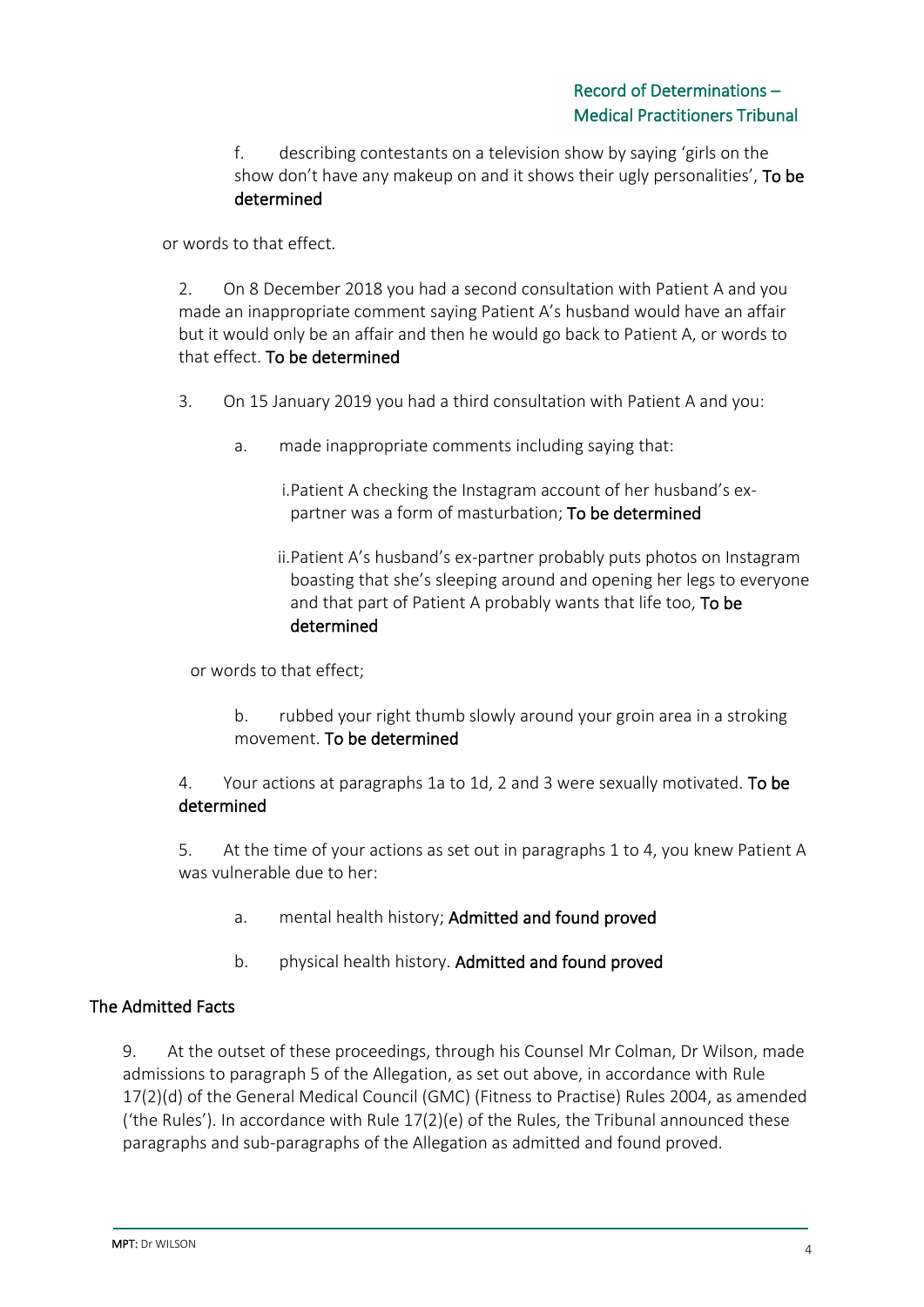10. The Tribunal heard from Patient A by video link and also received evidence on behalf of the GMC in the form of witness statements from Patient A's husband who was not called to be cross-examined.

### Expert Witness Evidence

11. An expert witness, Dr B Consultant Psychiatrist, was called to give evidence by the GMC and provided an expert report dated 25 November 2020 with an addendum dated 1 June 2021. This evidence was directed at assisting the Tribunal in understanding if Dr Wilson's use of language, and approach to dealing with Patient A, was appropriate.

#### Documentary Evidence

12. The Tribunal had regard to the documentary evidence provided by the parties. This evidence included but was not limited to:

- Emails from Patient A to Dr Wilson, dated 7 and 21 January 2019;
- Letter from Dr Wilson to Patient A, dated 23 January 2019;
- Dr Wilson's schedule of admissions and witness statement;
- Rule 7 response from Dr Wilson;
- Patient A's medical records;
- Dr Wilson's handwritten notes in respect of Patient A;
- Photographs of the consultation rooms used;
- Evidence from BUPA about the complaint made to them by Patient A;
- GMC complaint made by Patient A; and
- Testimonials on behalf of Dr Wilson.

#### The Tribunal's Approach

13. In reaching its decision on facts, the Tribunal has borne in mind that the burden of proof rests on the GMC and it is for the GMC to prove the Allegation. Dr Wilson does not need to prove anything. The standard of proof is that applicable to civil proceedings, namely the balance of probabilities, i.e. whether it is more likely than not that the events occurred. The LQC gave detailed legal advice in writing to the Tribunal which had been commented upon by both counsel. The LQC also endorsed the observations made by GMC counsel about complainants in sexual related cases. The Tribunal noted that this related both to 'first complaint' evidence and also the manner and timing of complaint, particularly that there is no right or wrong way to react. The Tribunal considered it was appropriate for a wider margin to be afforded to assessing Patient A's evidence in those circumstances. It also had to deal with Dr Wilson's witness statement evidence which, because of his absence, had not been tested in cross-examination. It was mindful to weigh the fact it had not been tested before the Tribunal in deciding what weight to give it.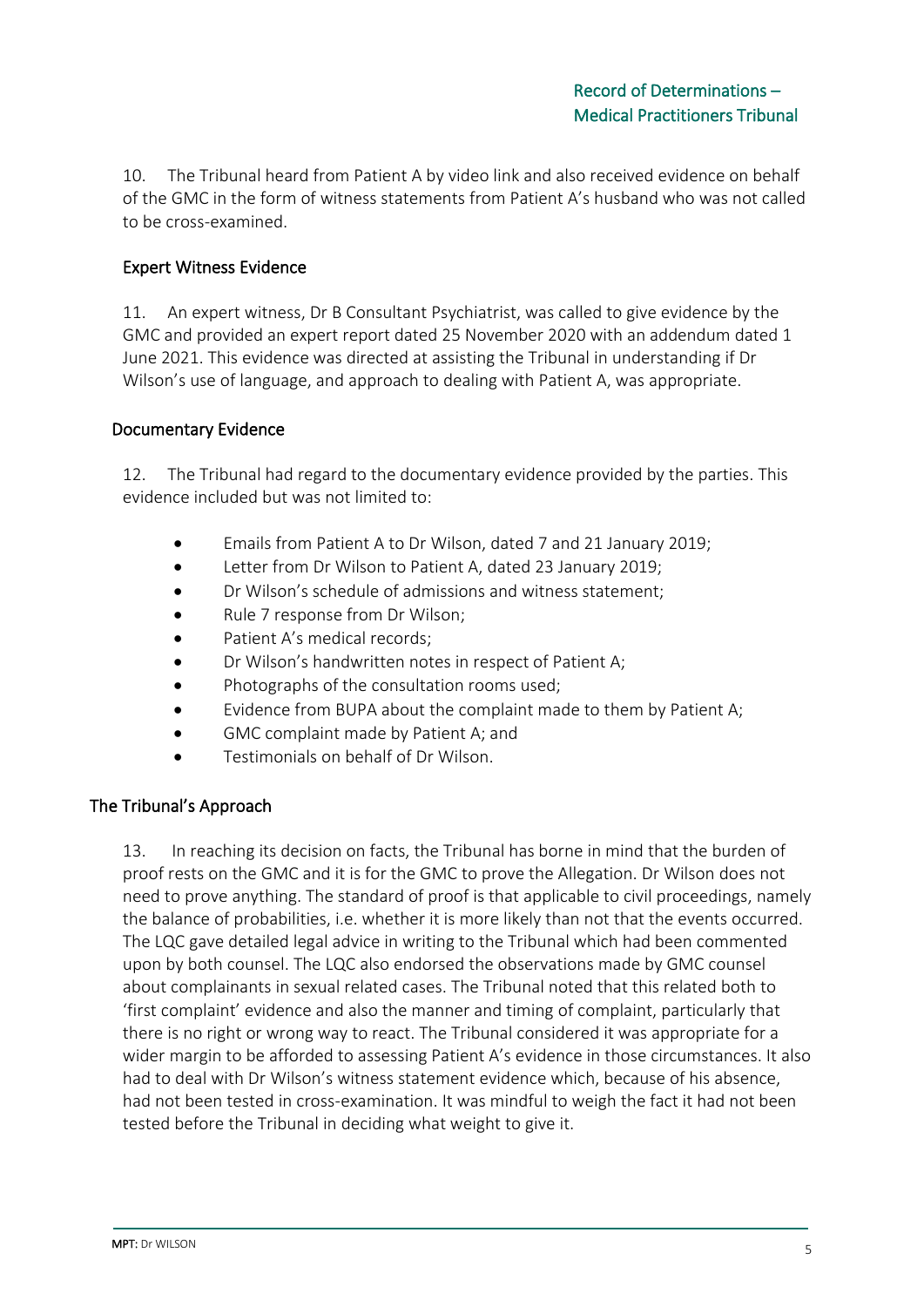#### Relevant background matters

14. Before moving on to consider the outstanding matters, it is worth setting out a background matter relating to a charge that is no longer live. The GMC had originally charged the reference to 'how's your sex life?' as part of the original Allegation. Dr Wilson accepted that he asked Patient A about her sex life. The GMC's expert witness, Dr B, confirmed that this was an appropriate question to ask given the nature of the first consultation. The GMC therefore no longer proceeded with this aspect of the Allegation.

15. The expert report indicated there was justification for seeking information about personal and physical relationships including about intimate matters. The Tribunal heard oral evidence from the expert about this aspect in context to the live issues before the Tribunal. The expert indicated that the use of language *'how's your sex life?'* was *'informal and could readily cause offence'*. Whilst not part of the Allegation now, the Tribunal noted the R7 response letter which included reference to this original charge. Dr Wilson accepted that original charge though he did not recall the precise words he would have used as that would depend on the *'mood and presentation of the patient'*. His usual practice included a formulation of those words as alleged originally. That indicated to the Tribunal that the opening question to this somewhat sensitive area, may have been executed in a somewhat insensitive manner. Patient A had sought psychological help to deal with the aftermath of a traumatic experience of ectopic pregnancy. She did not see the relevance of having been asked during this first consultation *'how's your sex life?'*. That was the prelude to the topic of her relationship with her husband being covered in the consultation and her statement says:

*'We spent about half an hour of the session talking about why I was there. At this point we were talking about my husband and XXX then Dr Wilson asked me, 'How's your sex life?' I said 'we have one'. I was shocked by this as I thought that's not what I've come here to talk about and I didn't see how it was relevant. I never brought sex up and didn't mention it in our initial conversation as why I was there and it seemed unrelated to what we were talking about…'*

16. Her being *'shocked'* at this legitimate, albeit perhaps insensitively worded question sets the undertone to the sessions and a running theme through her evidence. It sets the scene for what the Tribunal considers to be a mismatch between Dr Wilson's approach, sometimes informal and/or inappropriate, and Patient A's expectations about the sessions, and her particular sensitivities. She was someone who was anxious, read too much into things and also overthought things as indicated in evidence before the Tribunal. She was prudish about sexual matters by her own admission and used a number of emotive words, sometimes visceral descriptors, to describe her negative emotions when certain subjects were raised in the consultations.

17. This is a pervasive theme in the Tribunal's assessment throughout the three sessions, although it remains unclear if her responses were as strong as claimed, why this was not picked up by Dr Wilson or expressly mentioned to him by Patient A during the sessions. It is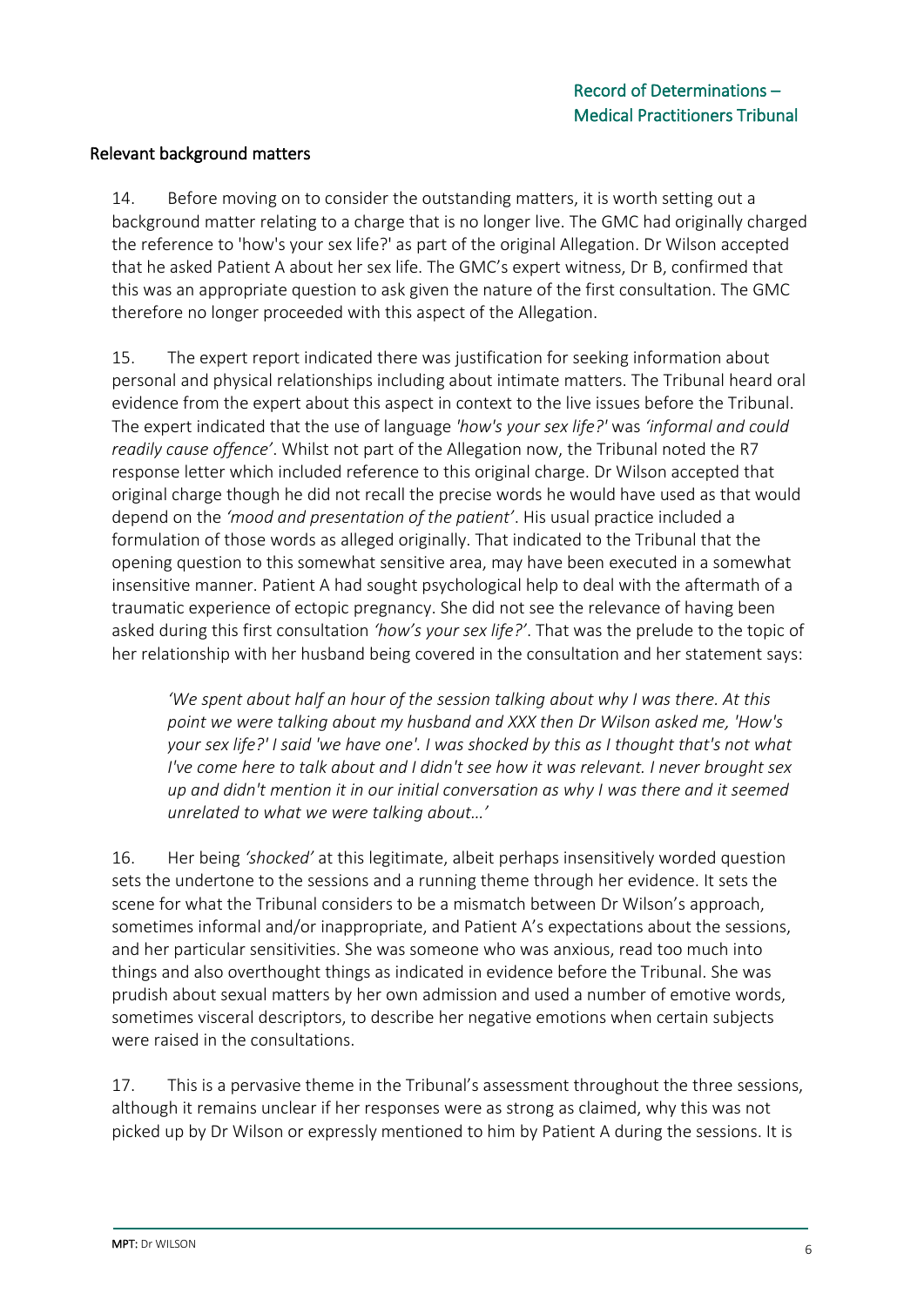set out here because it forms part of the relevant background in dealing with the live issues before the Tribunal.

## The Tribunal's Analysis of the Evidence and Findings

18. The Tribunal has considered each outstanding paragraph of the Allegation separately and has evaluated the evidence in order to make its findings on the facts. Related paragraphs of the Allegation were considered together.

#### Paragraphs 1(a) and 1(c) of the Allegation

19. The relevant part of the Allegation states:

*'On 27 October 2018 you had a first consultation with Patient A and you made inappropriate comments including:*

*a. saying Patient A could 'give herself a bit of a tickle and wank her husband off';*

*…*

*c. saying you had a client who reads a book and 'wanks off' her husband and that Patient A could do the same to please her husband; …'*

20. The Tribunal first considered the GMC evidence about this namely the BUPA and GMC complaints, Patient A's evidence, and her husband's statement as a 'first complaint'. This evidence raised a prima facie case that something may have been said in this manner by Dr Wilson. The Tribunal then took account of Dr Wilson's witness statement in which he denied these paragraphs of the Allegation by stating:

*'I do not recall discussing with Patient (A) how she should conduct herself sexually, and would never use the terms 'tickle' and / or 'wank' in any context, I do sometimes share with patients an anecdote from my time as the Capital Radio Host when a caller informed me, live on air, that she would satisfy her husband's sexual needs by masturbating him whilst she would read a book.*'

21. Having considered Dr Wilson's witness statement it was apparent he did not admit these paragraphs of the Allegation outright. However, there was some support to be drawn from his admission of sometimes using anecdotes that he did say something along these lines alleged or recounted some form of anecdote to Patient A. She denied this but remembered some other aspects of Dr Wilson's background, for example, being a consultant on EastEnders. The anecdote situation was a more probable explanation in the Tribunal's assessment. The probable use of such anecdotes in speaking with Patient A during this first consultation was likely to have been a clumsy attempt by the doctor to put this new patient at ease, and build rapport. Unfortunately, it followed on from the somewhat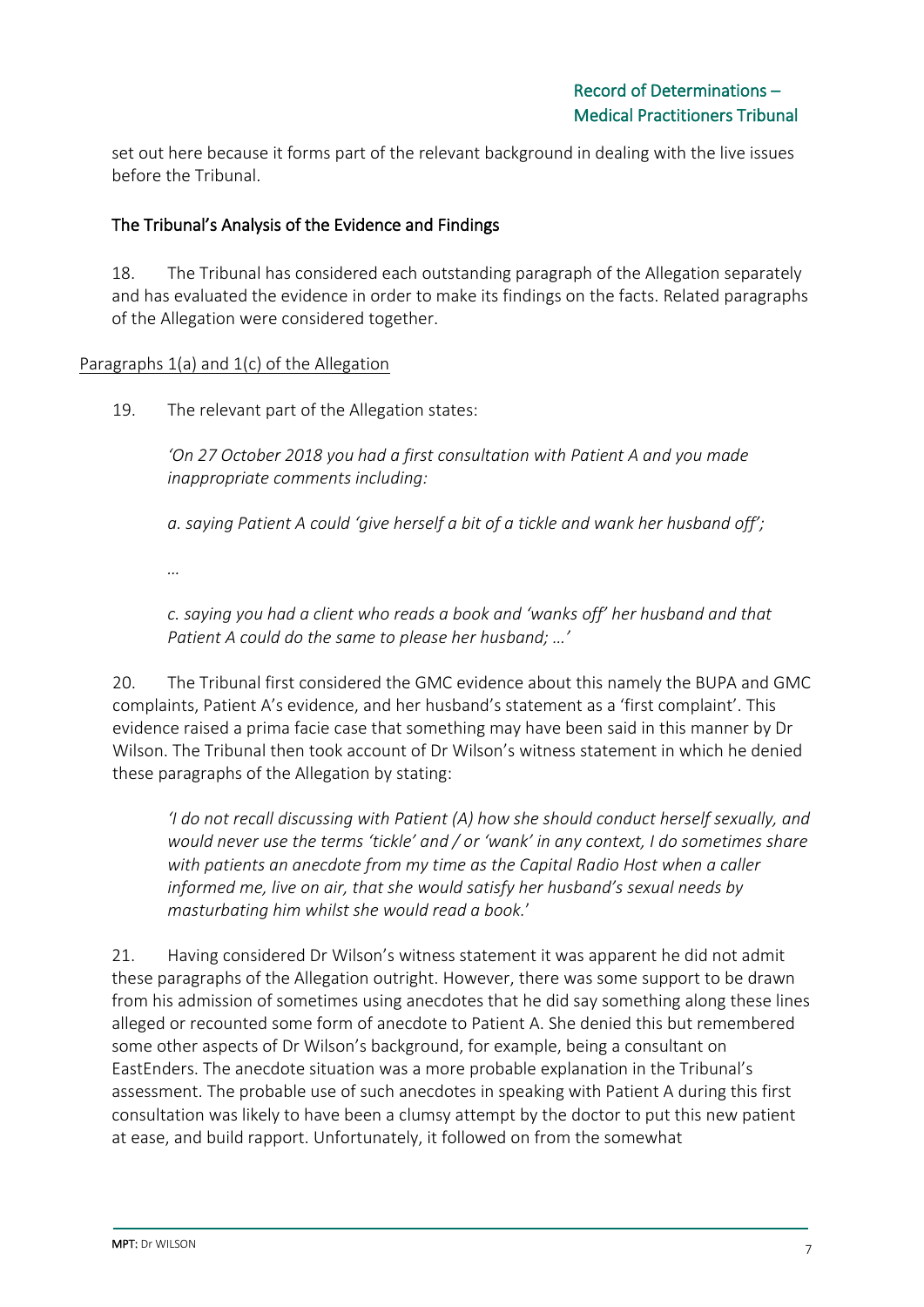informal/insensitive *'how's your sex life'* question and as such, likely amplified Patient A's negative reaction to this inappropriate anecdote in the Tribunal's assessment.

22. Dr Wilson's anecdote is likely to have been the opener to the topic of enquiring about Patient A's intimate relationships, and his words are likely to have been misinterpreted by Patient A. He may have ill-advisedly spoken to her in a manner she did not like but this does not mean that his words were sexually motivated; just clumsy in how they were spoken.

23. This led the Tribunal to conclude that there was sufficiently cogent evidence to show that the words alleged to have been said or 'to that effect' were likely to have been said to Patient A. However, this was said as part of a clumsy attempt to build rapport as opposed to being the start of *'grooming'* behaviour or in of themselves having been sexually motivated.

24. The Tribunal therefore found, on the balance of probabilities, paragraphs 1(a) and 1(c) of the Allegation proved; but it meant paragraph 4 as it relates to these charges was not proved.

#### Paragraph 1(b) of the Allegation

25. The relevant part of the Allegation states:

*'On 27 October 2018 you had a first consultation with Patient A and you made inappropriate comments including:*

*…*

*b. asking 'who does all the hard work in the bedroom?'; […]'*

26. This issue arose after the earlier question of *'how's your sex life?'* but before the words alleged at paragraph 1(c) according to Patient A. The topic of sexual relations was a legitimate area to cover despite Patient A's lack of anticipation this would be done. It is likely that Dr Wilson's unpacking of issues in the *'bedroom'* made an already uncomfortable Patient A even more uncomfortable, as can be seen from her witness statement account at paragraph 11:

*'…I don't like talking about sex and I was very shocked by this. My body language changed and I closed up. I felt very uncomfortable particularly because he had said about 'giving myself a tickle' which I took to mean touching myself. He then asked,*  'Who does all the hard work in the bedroom?' I said it was a mutual effort and he went *to say that he has a client who reads a book and wanks off her husband and said that I could do the same to please my husband. Dr Wilson said this in a very serious manner but it shocked me as I don't like talking about that kind of thing and never have done. These questions and comments about sex made me feel really shy and exposed. I wanted to stop talking about it so I told him that my husband and I are fine.'*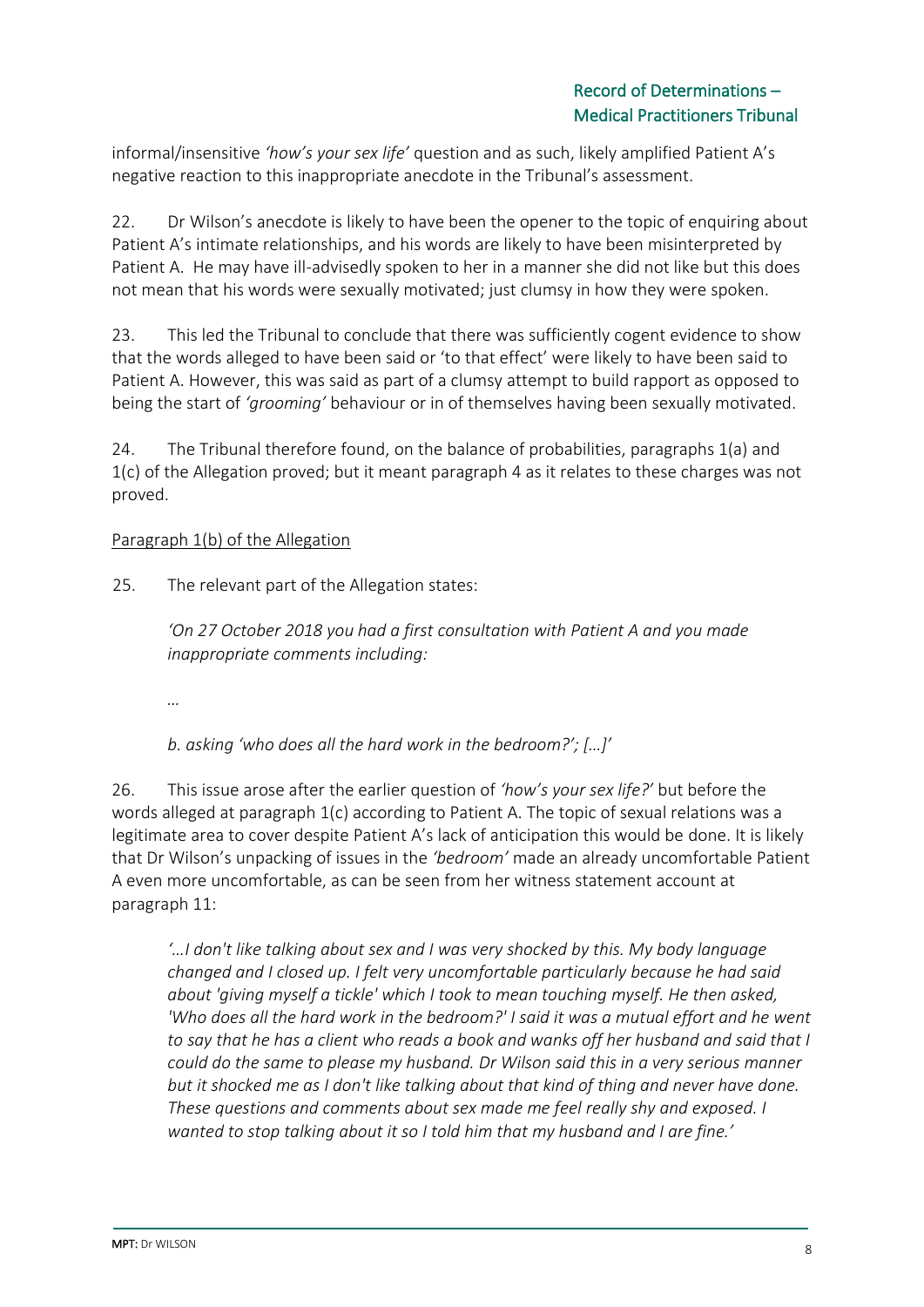27. The relevance for this Tribunal is the impact that the earlier questions had upon Patient A in terms of her becoming upset as it was not what she was expecting. In the Tribunal's assessment, this formed the subtext of Dr Wilson and Patient A getting off on the wrong foot and resulted in Patient A becoming guarded when questioned as she insisted, though not to Dr Wilson, that she was not there to talk about sex.

28. It was not disputed that asking about sexual relations was *'justified'* (as per the expert report). The Tribunal noted the GP referral letter, dated 18 August 2018, specifically mentioned that Patient A's worsening stress and anxiety was affecting her relationship with her husband. The Tribunal was satisfied Dr Wilson was justified in enquiring about Patient A's sex life. He denies he would have asked the question as alleged. The expert criticised the use of *'inappropriately colloquial'* language rather than dealing with the topic itself. Patient A was sensitive about sex related matters being discussed. In the Tribunal's view this is likely to have overshadowed her interpretation of any sex related questions she was being asked. That undermined the weight to be attached to her evidence on this matter, because it was difficult to accept her understanding at the time or recollection after, as not having become tainted with the emotive reaction she has set out. The question about who initiates sex may have been asked but the Tribunal is not satisfied the words as alleged *'or words to that effect'* were. Overall, the Tribunal was not satisfied that the GMC evidence is sufficiently cogent to show on balance these words, or words to that effect, were mentioned by the doctor.

29. The Tribunal therefore found, on the balance of probabilities, paragraph 1(b) of the Allegation not proved, and that means that paragraph 4 in relation to paragraph 1(b) is also found not proved.

#### Paragraphs 1(d) to 1(f) of the Allegation

30. The relevant part of the Allegation states:

*'On 27 October 2018 you had a first consultation with Patient A and you made inappropriate comments including:*

*d. referring to Patient A's husband's ex-partner as:* 

*i. 'a bitch'; ii. 'a slag'; iii. 'a bitch who sleeps around';* 

*e. describing Patient A's brother as a 'waste of space';* 

*f. describing contestants on a television show by saying 'girls on the show don't have any makeup on and it shows their ugly personalities''*

#### Matters arising from Patient A's evidence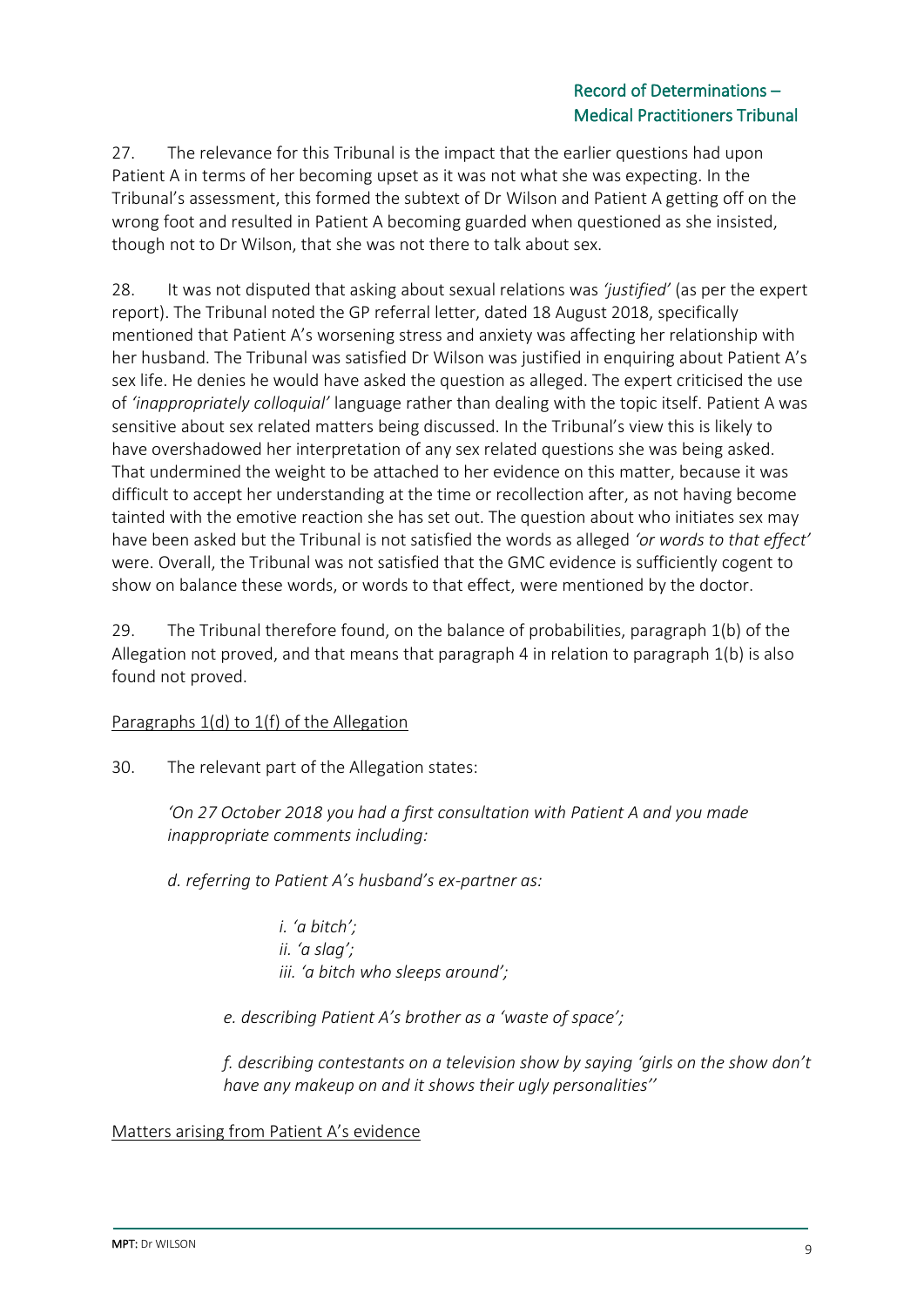31. Before moving on to deal with the remainder of paragraph 1, the Tribunal considers it is necessary to set out a number of general matters about the weight to be attached to Patient A's evidence. That is because the remainder of paragraph 1 is a 'he said/she said' situation and to that extent matters of general credibility and the reliability of recall of witnesses are all the more important. That is particularly so: a) where there are serious allegations which require more cogent evidence; b) where the remaining parts of paragraph 1 did not form part of the original on-line GMC complaint; and c) the Tribunal has some general concerns about the evidence from Patient A.

32. In terms of first complaint evidence from Patient A's husband, the witness statement does not set out much in relation to this part of the Allegation in terms of content of the discussions, apart from that sex was discussed. The Tribunal notes the detailed letter dated 02/11/18 from Dr Wilson to the GP. It sets out a detailed background of Patient A's childhood amongst other biographical issues. Yet Patient A said in her witness statement that she had thought she would be asked about her childhood but that Dr Wilson did not. That is clearly wrong. She goes on to say not asking about that *'was strange'*. A reference that she makes on other occasions about other things, despite never having had a consultation with a psychiatrist in the past to compare matters to. The Tribunal notes this because it considers that this adds to the back drop of a likely ongoing mismatch of expectations of the sessions.

33. Patient A was cross examined about her statement on the issue of not discussing her childhood and whilst she accepted the various biographic propositions recorded in the letter put to her, she resisted conceding the point made in her statement. It was put to her that Dr Wilson asked a lot about her childhood and she said *'they're just facts'* and went on to say that what she meant was issues regarding her brother and father, and they were topics she wanted to talk about: *'he took facts down, me telling him as such'*. The Tribunal decided, at best, if this is what was meant in the statement then it was insufficient and it was misleading. At worst, Patient A was justifying her assertions about Dr Wilson's failings, having been confronted with a contemporaneous document. The Tribunal decided that whichever scenario was correct, the net effect was the same in that it added to concerns regarding the weight to be attached to her evidence.

34. Patient A was cross-examined about para 7 of her statement where it says: *'…I said that I feel I have an addictive personality…'*. She said that she *'did not recall using that, not at the time'*. It is difficult to reconcile an admission made about something important (in the Tribunal's view) set out in her GMC statement, with her not recalling it 'at the time'. That statement was produced some months after the third session with Dr Wilson. The admission that she told Dr Wilson she had 'an addictive personality' is an important factor for the Tribunal in triangulating and navigating other evidence. The first document to triangulate is the handwritten notes from Dr Wilson. These have not been contested by the GMC as being contemporaneous. However, it is somewhat unclear which parts are what Patient A said to the doctor either verbatim or summarised, and what was recorded as his analysis/observations about her. The reference to addictive personality is not mentioned expressly in the notes but other terms such as: *'she is irrational'* and that *'she almost stalks [the ex-partner]'* are recorded, and the Tribunal returns to that aspect later on. The first letter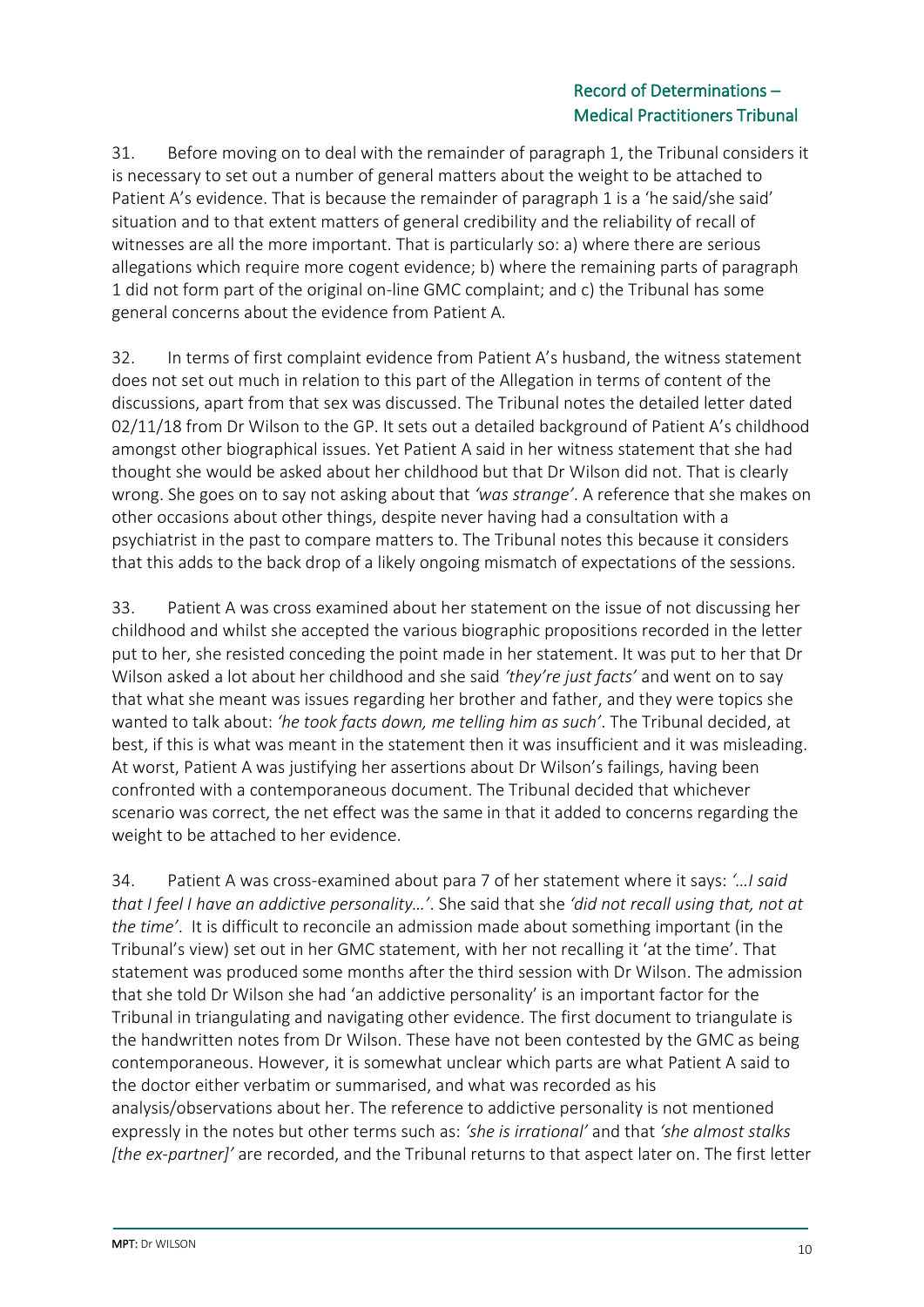to the GP does not mention *'addictive personality'* but again there are tangentially related terms in that letter and, in the letter of 23 January 2019 to the GP there is reference about Patient A checking the ex-partner's social media *'obsessively and [she] realised that this was becoming an addiction'*. When Dr Wilson wrote to the Patient A on the same date, when she had broken off from future sessions, he referenced that medication *'may help your obsessional patterns of behaviour'*. The Tribunal is satisfied that disclosure was made by Patient A that she thought she had *'an addictive personality'* and that lends support to the various references in contemporaneous documents, albeit tangentially, as recording matters correctly. The Tribunal preferred those recorded contemporaneous accounts to what appeared to be Patient A re-casting that evidence.

35. Patient A goes on to say in her statement that she *'didn't like my husband's expartner" and that Dr Wilson "called her a bitch and a slag'*. In cross-examination it was put to her that this was not said by Dr Wilson and she said *'yes he did and he said it on multiple occasions'*. That was the first time there had been reference to multiple occasions. The Tribunal considered this was a further elaboration of the contents of her statement. It is implausible that such a significant element of *'multiple occasions'* would have been missed out in preparing the statement with the GMC lawyer. The Tribunal further notes that there is no such mention of the phrases in this part of the allegation in the original GMC complaint. The various references to the animosity that Patient A had towards the ex-partner was referenced at various points. Whilst some of the specific language recorded by Dr Wilson in his notes/letters to describe the person and situation was not accepted by Patient A, the Tribunal considered the documentary evidence was of more probative weight than Patient A's accounts. This disclosed a significant degree of animosity between the two women, real or perceived. If those words were used in the session they were likely to have been instigated by Patient A, or otherwise had become part of her overthinking matters at a later stage.

36. The Tribunal observed some of the reactions by Patient A which it found to be disproportionate. She gave an example of this in paragraph 10 of her witness statement. She says Dr Wilson had said that she had become the family role model after her father's death and that everyone turned to her, such that she felt pressurised to look after everyone. She goes on to say: *'when I spoke to my mum about this later, she was shocked Dr Wilson had said that this and she didn't feel that was the case at all'*. The Tribunal notes that it was a fairly innocuous subject matter, and the words referenced did not strike the Tribunal as being unwarranted. It concerned the Tribunal that there was a degree of negative feedback from a third party on a relatively innocuous matter, when considering the sensitivities Patient A already had, and her tendency to overthink and worry about matters. The Tribunal also knew there were some discussions between her and her husband. The Tribunal had concerns as to how much feedback Patient A received when discussing her anxieties about the sessions with others, and how this may have affected her evidence.

37. A further example of Patient A's hypersensitivity to matters can be seen later in the statement where at the start of the third session she said that Dr Wilson: *'came across as friendly and said that I seemed well, a comment he'd never…made before in the other sessions. I thought this was a strange thing to say especially as I felt the complete opposite'*.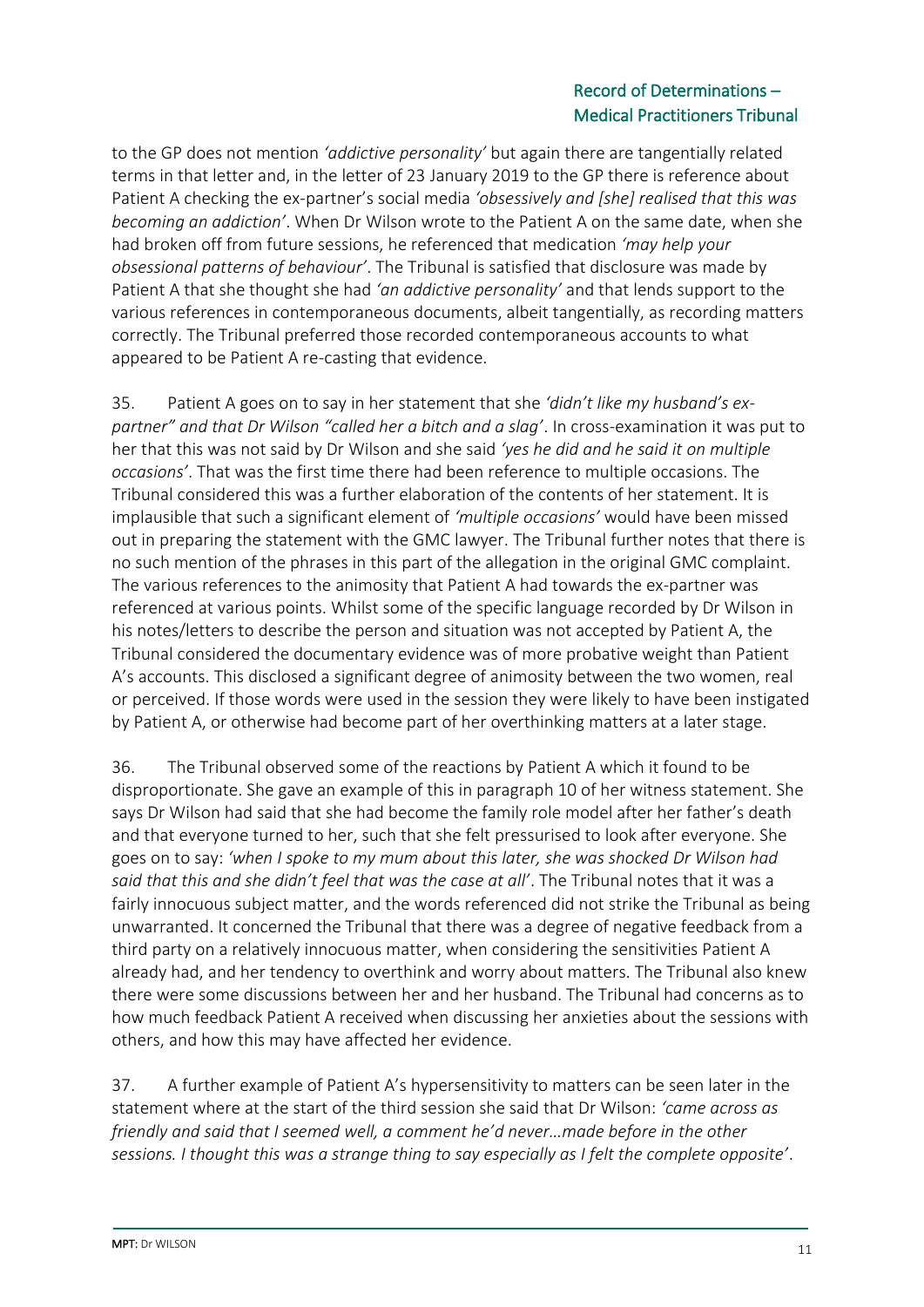The Tribunal decided that this gave some insight into the subjectivity of Patient A's interpretations of what was, objectively, a relatively normal, innocuous thing a doctor might say to a patient at the start of an appointment.

38. There are other matters, including one specifically relating to credibility, discussed below, but insofar as general themes are concerned the matters above caused the Tribunal sufficient concern as to how much weight could be attached to Patient A's accounts.

39. Returning specifically to the charges 1(d) to (f), the Tribunal did not consider that sufficient cogent evidence had been presented by the GMC that Dr Wilson had spoken in this way. The Tribunal has set out concerns about Patient A's evidence, and it has considered that evidence mindful of weighing in the balance first complaint evidence and a wider margin to be afforded to complainants in sexual complaints. However, the concerns identified were significant and pervasive. The witness evidence sets the scene that Dr Wilson instigated the use of those terms/comments 1(d) to (f). The Tribunal rejects that claim due to concerns about the reliability and/or veracity of Patient A's evidence, and the reduced weight to be attached to it for multiple reasons. Dr Wilson denies the allegations. The Tribunal has decided on the balance of probabilities that paragraphs 1(d) to (f) of the Allegation are not proved; and therefore paragraph 4 as it relates to these subparagraphs as not proved.

## Paragraph 2 of the Allegation

40. The Allegation reads:

*'On 8 December 2018 you had a second consultation with Patient A and you made an inappropriate comment saying Patient A's husband would have an affair but it would only be an affair and then he would go back to Patient A, or words to that effect.'*

41. This matter formed part of Patient A's original GMC complaint and Patient A's husband also references it. That goes to consistency in assessing the witness evidence supporting the GMC case.

42. However, the Tribunal noted inconsistencies in how Patient A described her relationship with her husband both in her written and oral evidence. For example, on occasion she denied that there were any problems with it or suggested that the problems only arose after her consultations with Dr Wilson. Indeed, she appears to blame Dr Wilson for a deterioration in her general mental well-being despite a number of issues which led to the referral in the first place, but also occurring after the consultations as referenced in the medical records and the letter of the psychiatrist who next saw Patient A after Dr Wilson did.

43. There were a number of sources which suggested there were some strains in her relationship, not least the GP's referral letter dated 8 August 2018. Patient A herself refers to how in the first consultation she had discussed she *'didn't feel good enough for anyone'* and then as regards the second consultation she: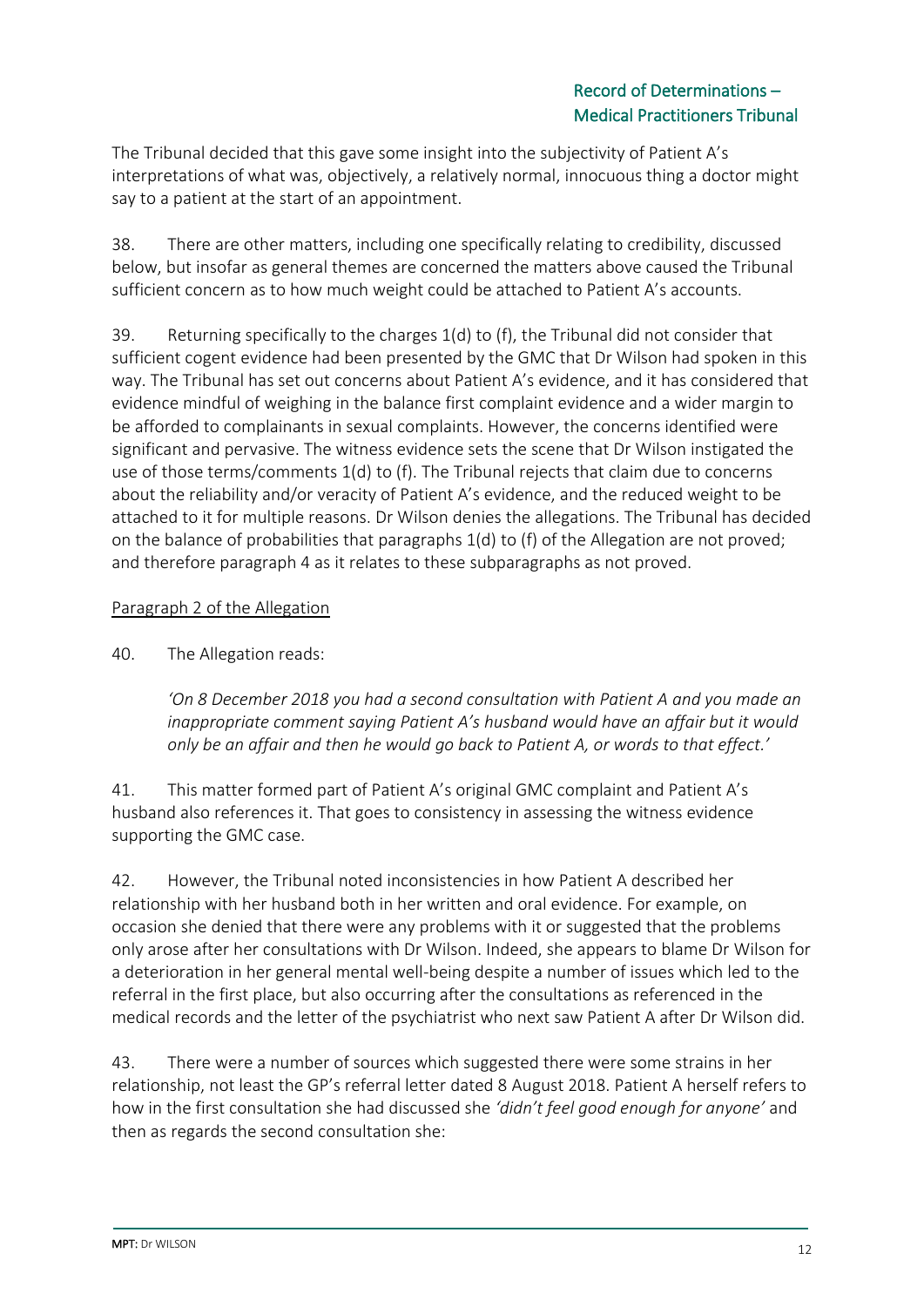*'…talked about my self-confidence and comparing myself to my husband's ex-partner and how I felt I didn't deserve to be with my husband…'*

44. The Tribunal was satisfied that was a fairly significant aspect of concern as regards the relationship with her husband. It undermined the contrary evidence at various points that there was no issue with regards to the relationship. That is a further inconsistency which sets the tone for the topic of conversation in that second session. Patient A was already anxious about the second session according to her husband's statement. He reports that she rang him after the session and was upset:

*'She said Dr Wilson mentioned things to do with me, telling her not to worry about me cheating on her, that it's going to happen. I had never cheated on [her] never done anything like that.'*

45. The Tribunal noted that Patient A was anxious, uncomfortable about topics being raised and was somewhat 'hypersensitive' around matters to do with sex. She also had a number of insecurities about herself and her relationship. She was taken to the handwritten notes from the second session in cross-examination. The relevant references made to: 'her insecurities are back'; 'checking on [husband] she doesn't believe he won't leave her'; and 'her insecurity is 'why me?''. The Tribunal understood Patient A's responses to crossexamination questions that she stood by her witness statement.

46. The Tribunal also had regard to Dr Wilson's witness statement on this matter:

*'Having reviewed my notes of the consultation, I recall Patent (A) informing me that her previous insecurities regarding her relationship with her husband had returned, and that she was checking on her husband. Patient (A) had a sincere belief that her husband would leave her. I would never make such a comment, as pleaded in this Head of Charge, to a patient, particularly as the likely outcome of making such a comment would only be to undermine Patient (A)'s already low self-confidence.'*

47. Weight can be attached to Dr Wilson's account despite it having not been tested under cross-examination. The Tribunal was able to do so because: a) the contemporaneous notes correlate to the core aspects he refers to in the paragraph quoted above and were made before there was any complaint from Patient A; and b) the totality of the evidence before the Tribunal indicates a much more significant insecurity about the marriage than Patient A now admits to. The Tribunal concluded that Dr Wilson stating that Patient A had a sincere belief that her husband would leave her is more consistent rather than inconsistent with the rest of the evidence before the Tribunal. That sincere belief is likely to have been playing on her mind. The other concerns about her insecurities, over thinking, discussing matters with her mum and husband (as he says in his statement) and the likely reframing of events, lead the Tribunal to conclude the events alleged in this charge did not happen as claimed.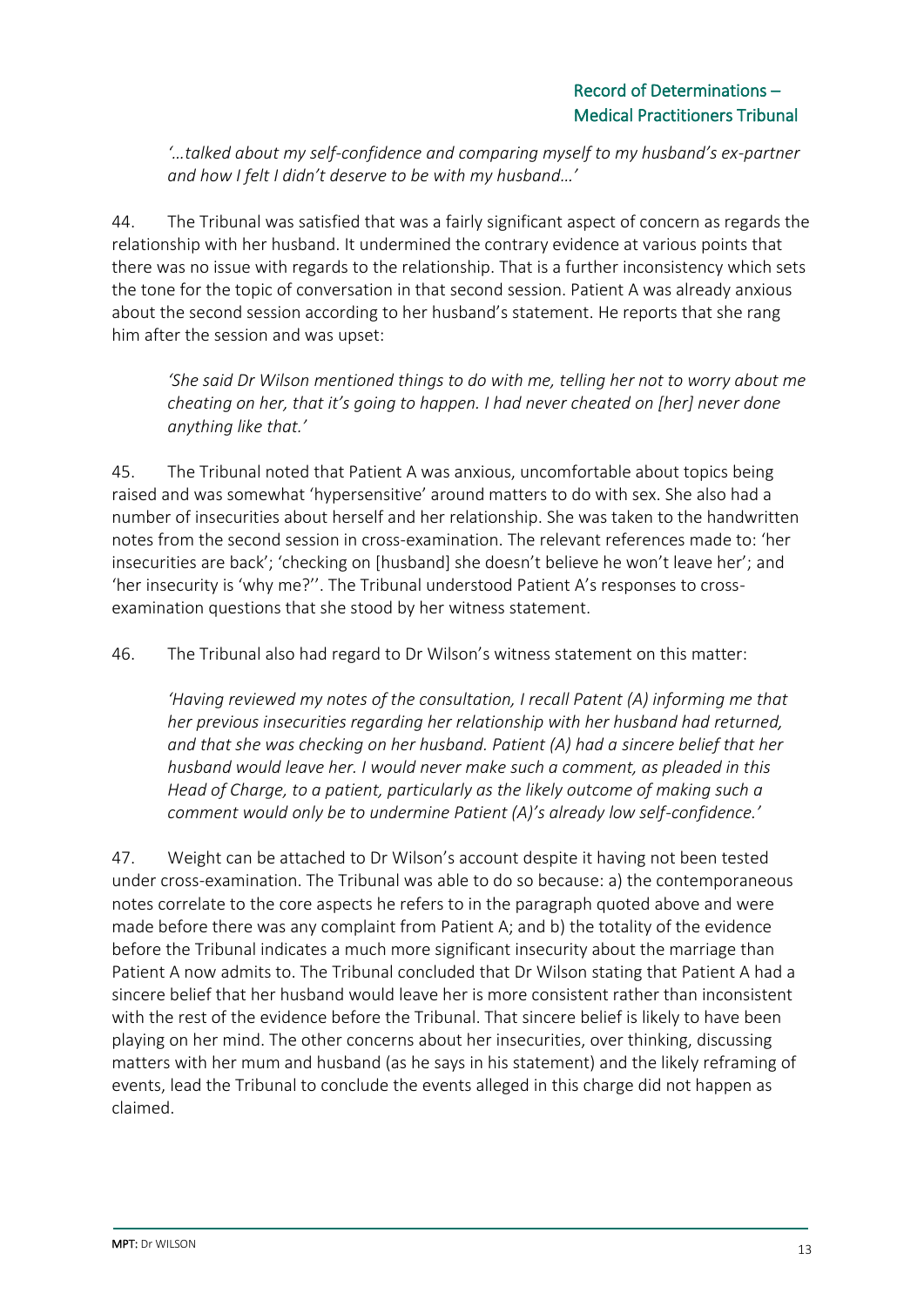48. The Tribunal decided there was not sufficient cogent evidence to find that Dr Wilson did say the alleged phrase. Indeed, as a doctor of several decades good standing, it preferred the account put forward by Dr Wilson that he would not have said those words to Patient A for the reasons he sets out.

49. The Tribunal therefore found, on the balance of probabilities, paragraph 2 of the Allegation not proved.

## Paragraph 3 of the Allegation

50. Before considering the next paragraphs of the Allegation, the Tribunal considered it was relevant to set out what happened between Patient A's second and third consultations with Dr Wilson. It noted Patient A's statement about what occurred at the end of her second consultation in her witness statement where she stated she:

*'…felt angry and shocked and worse than when I went into the sessions because of what he'd said about my husband having an affair. I again felt that he'd spoken about things that weren't relevant and it felt like he was trying to get me to trust him more than I trust my husband...We didn't book in another session after the second session as Dr Wilson said he'd contact me and we'd sort one out.'*

51. The Tribunal noted Patient A's feelings towards Dr Wilson at the end of the second session and her statement that another session was not booked. Her husband says she avoided making a follow-up visit straightaway. In her witness statement, Patient A describes how she had various missed calls from Dr Wilson between 1 and 8 January 2019 and did not answer as she *'didn't feel comfortable talking to him.*'

52. However, her timeline is silent as to what happened between the second appointment on 8 December 2018 and the reference to phone calls on 1 January 2019. She made no reference at all to an appointment on 28 December 2018 which she did not attend because her mother had had an accident, and which she had failed to cancel in advance. It is a significant omission which calls into question the sequence of events. She also failed to mention the email she sent to Dr Wilson on 7 January 2019 clearly stating that she was free for another consultation on 15 January 2019. Indeed, the Tribunal noted she seemed somewhat surprised by this email when it was produced during cross-examination. She was asked about its content as it is rather cordial. Patient A stated in cross-examination that the content of the email was just her being polite to Dr Wilson. The Tribunal did not consider that to be a credible account but more likely to be her responding off the cuff to something she had not expected.

53. This tone of email was wholly inconsistent with the claims that Patient A had such significant concerns at the end of the second consultation. It was inconsistent with her evidence that she was avoiding Dr Wilson's phone calls as she did not wish to speak to him again when she excuses not having answered his calls due to her *'dealing with the kids'* or going on to suggest 11am on the 15 January 2019 for the next appointment. Her cordial sign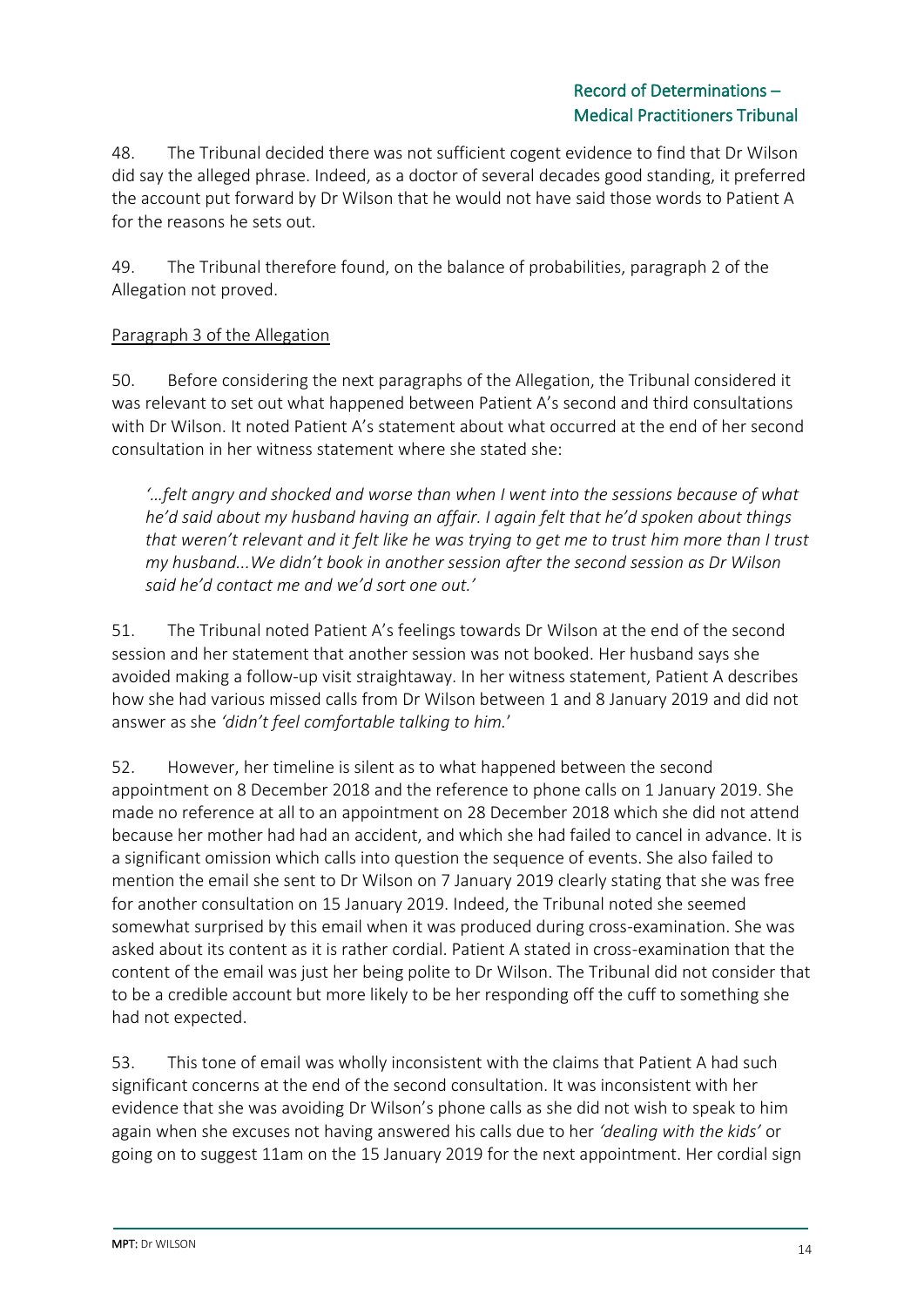off: *'Thank you for calling I greatly appreciate it'* was wholly inconsistent with the tenor of her evidence about her feelings in relation to the second appointment and avoiding making a third one. Having considered the first complaint evidence and giving a wider margin in assessing her actions, nevertheless the Tribunal found that the email evidence significantly undermined her credibility.

54. The Tribunal did not consider Patient A's account of the events to be credible and it significantly undermined the claims being made by her about, in effect, being harangued by Dr Wilson to see him again. The Tribunal did not accept this account and it raised concerns about what the Tribunal was being told by the key GMC witness.

#### Paragraphs 3(a)(i) and 3(a)(ii) of the Allegation

55. The relevant part of the Allegation states:

*'On 15 January 2019 you had a third consultation with Patient A and you:* 

*a. made inappropriate comments including saying that:* 

*i. Patient A checking the Instagram account of her husband's expartner was a form of masturbation;*

*ii. Patient A's husband's ex-partner probably puts photos on Instagram boasting that she's sleeping around and opening her legs to everyone and that part of Patient A probably wants that life too,* 

*or words to that effect;'*

56. The Tribunal went on to consider if Dr Wilson made these alleged inappropriate comments to Patient A during their third consultation. It has already noted above that in her witness statement Patient A said:

*'At the start of the third session Dr Wilson came across as friendly and said that I seemed well, a comment he'd never was made before in the other sessions. I thought this was strange as I felt the complete opposite'*

57. The Tribunal considered that a doctor commenting that a patient seemed well was perfectly reasonable and Patient A's feelings towards this comment suggest that she was hypersensitive and apprehensive about the session before it had begun. That frame of mind is relevant in the Tribunal's assessment as to what is likely to have occurred. The Tribunal also considered the matters mentioned above in *'matters arising from Patient A's evidence'* as well as the credibility issue referred to in paragraph 54 above are material in its consideration. Whilst it has been mindful not to allow a 'domino effect' in assessing Patient A's accounts, there was an increasingly significant amount of contradictory matters tending to undermine the weight to be attached to the claims by Patient A.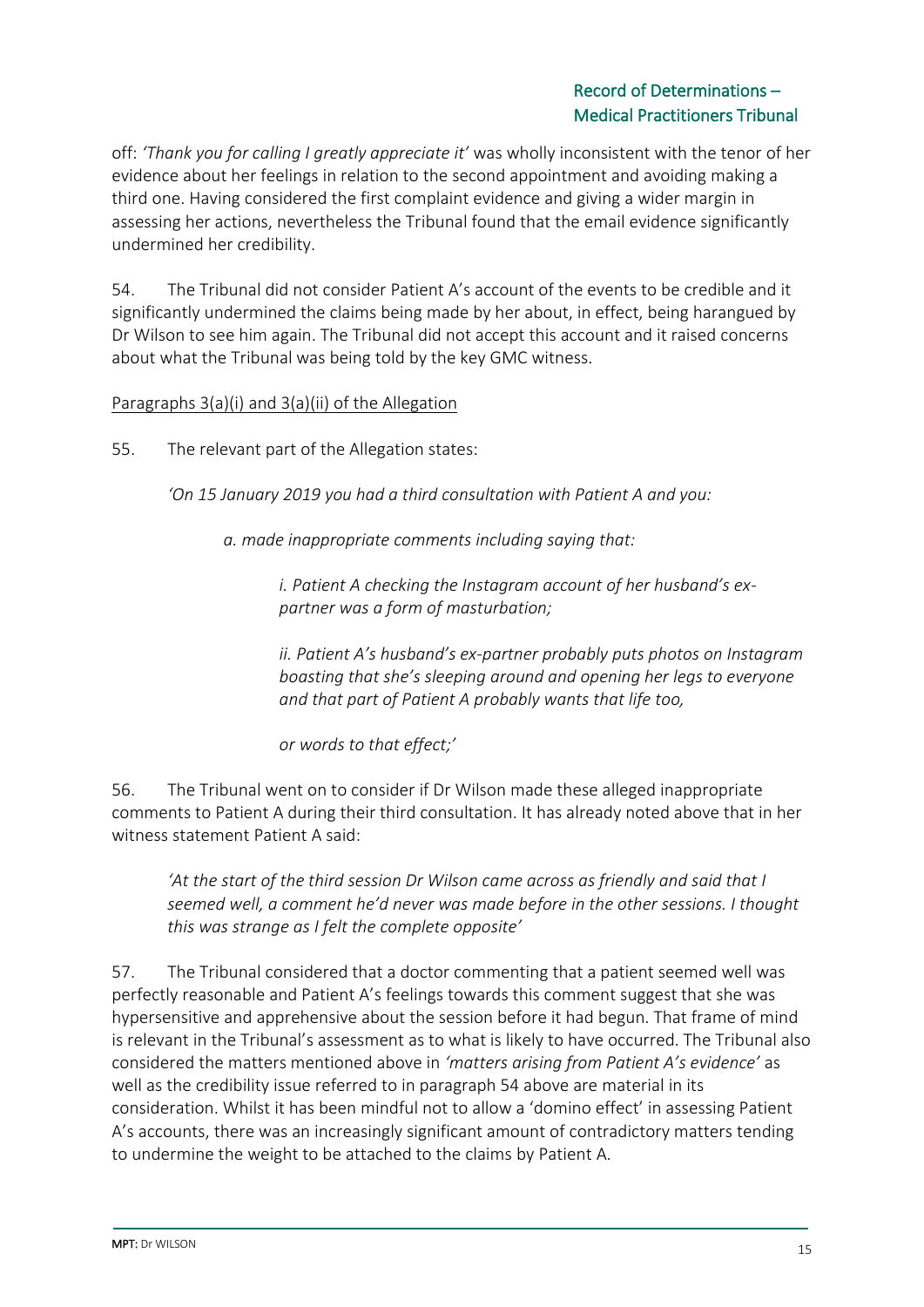58. There was also the significant factor of animosity between Patient A and the expartner, and the checking of the latter's social media accounts. In the letter of 23 January 2019 to the GP, Dr Wilson made reference to Patient A checking the ex-partner's social media *'obsessively and [she] realised that this was becoming an addiction'*. The Tribunal has already noted above that there are handwritten entries that correspond to Patient A's selfconfessed, but then denied, *'addictive personality'*.

59. The Tribunal had regard to Dr Wilson's witness statement in which he said:

*'I recall that Patient (A) discussed the fact that she checked her husband's ex-partner's Instagram account. During this discussion I pointed out that this was a form of selfharm, especially as I discovered during our conversation that Patient (A) was checking the account at least hourly. I recall a discussion regarding this, however I categorically deny saying that this was a form of masturbation or using words to this effect. In response to Head of Charge 3(a)(ii), this is also denied in its entirety.'*

60. There were serious concerns about the consistency of the claimed events by Patient A. Neither the first complaint evidence nor the wider margin in assessing her accounts remedied those serious concerns. The GMC evidence was materially undermined. Accordingly, the Tribunal concluded that there was not sufficient cogent evidence to show that Dr Wilson made any inappropriate comments towards Patient A in their third consultation. It is more likely than not, the matter was discussed in the way Dr Wilson has set out in his statement, which is underpinned by other contemporaneous documents.

61. The Tribunal therefore found, on the balance of probabilities, paragraphs 3(a)(i) and 3(a)(ii) of the Allegation not proved.

## Paragraph 3(b) of the Allegation

62. The Tribunal next considered if Dr Wilson rubbed his right thumb around his groin area. Patient A called BUPA to report matters relating to Dr Wilson. The evidence from BUPA is that she said: *'She reported that he 'was turning things into a sexualised manner' but did not expressly mention this incident.'*

63. In her witness statement, Patient A says that she *'initially spoke to Bupa and told them I'd had a bad experience with Dr Wilson and that he talked about sexual matters'*. That tends to accord with a natural reading of the BUPA note *'turning things into a sexualised manner'* as being the questions not the touching.

64. The Tribunal was satisfied that in these instances Patient A's complaints to BUPA were related only to the comments made by Dr Wilson as opposed to him touching his groin area. This was a significant omission in her first official complaint, namely to BUPA, despite their note stating she was asked if Dr Wilson was saying or doing anything so they could log it. The Tribunal was satisfied that there was a sufficiently relevant question put to her during that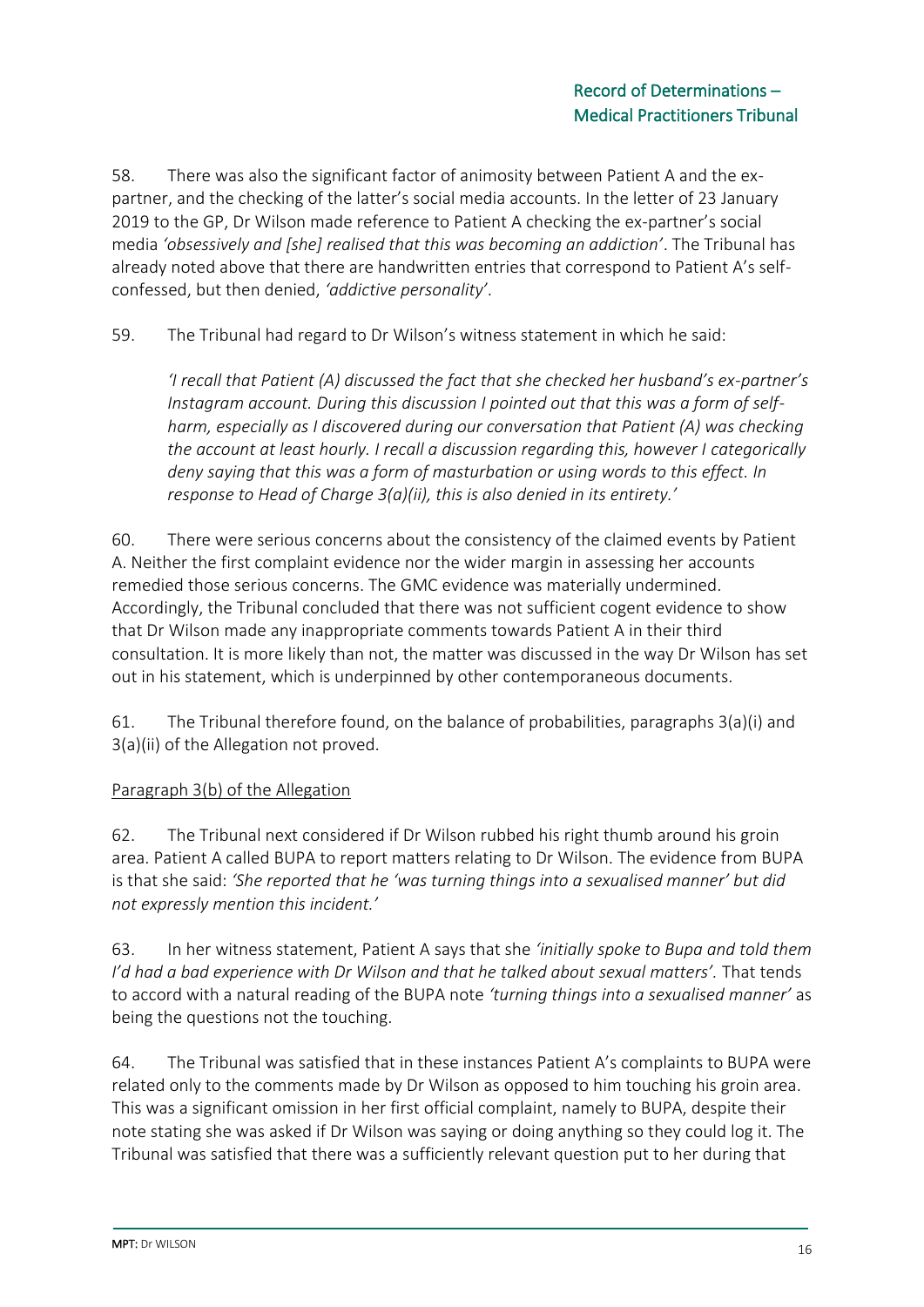phone call which should have prompted her to disclose information about the touching event.

65. She was cross-examined about this and she said her reference to *'sexualised manner'* encompassed the touching incident. She explained she found talking about this difficult and did not want to go into details with BUPA as *'I knew I was putting the GMC complaint in'*. However, her witness statement sets out that it was BUPA who suggested she complain to the GMC. Whilst she told the Tribunal that she had always intended to escalate the complaint further, before contacting BUPA, this was not what was said in her witness statement and the Tribunal did not accept her account about this. She also said to the Tribunal that she did not want to be on the phone going through every *'minute'* thing Dr Wilson did. The Tribunal considered this description was inconsistent with the nature of her alleged complaint.

66. The Tribunal was mindful to consider the first complaint, where the husband's account adds to consistency. It was also mindful as to the wider margin when considering a sexual complaint. However, the Tribunal was not satisfied Patient A had the GMC complaint in mind when she rang BUPA. It did not accept her account about this as credible. That undermined her explanation as to why she did not mention the touching to BUPA.

67. There is also a material consistency in the description set out in the witness statement putting the event as lasting two minutes, with her account in re-examination where she said that it was only a couple of seconds before she realised what the doctor was doing, and that it went on for about ten seconds, which was enough to make her uncomfortable and *'clam down'* (although she probably meant clam up).

68. The Tribunal considered Patient A's failure to mention this to BUPA to be a significant omission. The discrepancy in the evidence about duration is also marked. If there had been some form of touching in that area, it may have been an inadvertence, particularly if the reexamination account is closer to the truth. The Tribunal was concerned that in the days following this consultation and between the complaint to BUPA and contacting the GMC, Patient A had reflected on the events and overthought them. It materially undermined the weight to be attributed to this evidence. As such there was no cogent evidence to support that Dr Wilson acted in the manner alleged, or if he did that it was anything other than of inadvertence.

69. The Tribunal therefore found, on the balance of probabilities, paragraph 3(b) of the Allegation to be not proved.

## Paragraph 4 of the Allegation

70. The Tribunal did not determine that any of Dr Wilson's actions were sexually motivated. As such, it could not find this paragraph of the Allegation proved.

71. The Tribunal therefore found, on the balance of probabilities, paragraph 4 of the Allegation not proved.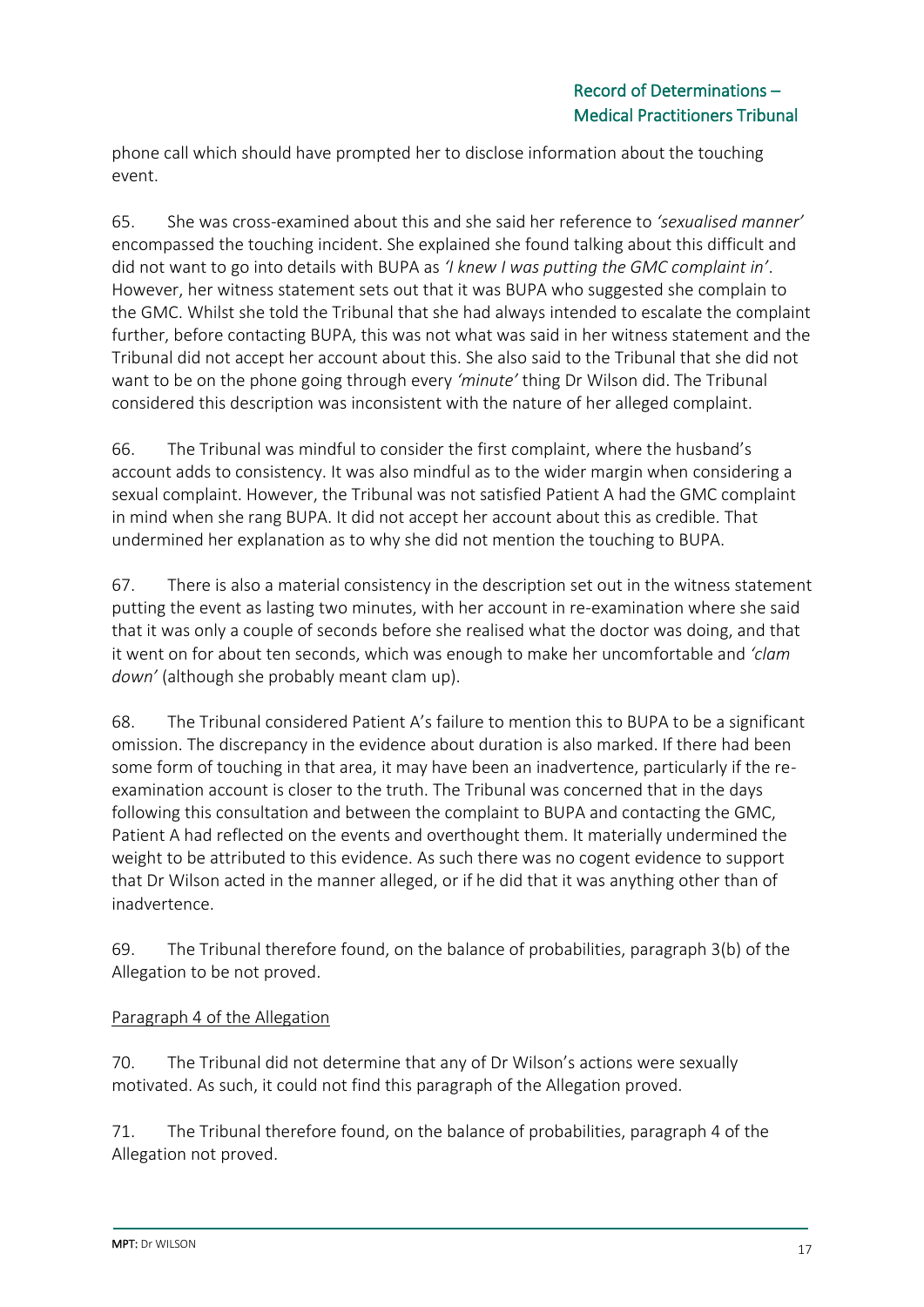#### The Tribunal's Overall Determination on the Facts

72. The Tribunal has determined the facts as follows:

That being registered under the Medical Act 1983 (as amended):

1.On 27 October 2018 you had a first consultation with Patient A and you made inappropriate comments including:

> a. saying Patient A could 'give herself a bit of a tickle and wank her husband off; Determined and found proved

b. asking 'who does all the hard work in the bedroom?'; Not proved

c. saying you had a client who reads a book and 'wanks off' her husband and that Patient A could do the same to please her husband; Determined and found proved

d. referring to Patient A's husband's ex-partner as:

i.'a bitch'; Not proved

- ii.'a slag'; Not proved
- iii.'a bitch who sleeps around'; Not proved
- e. describing Patient A's brother as a 'waste of space'; Not proved

f. describing contestants on a television show by saying 'girls on the show don't have any makeup on and it shows their ugly personalities', Not proved

or words to that effect.

2. On 8 December 2018 you had a second consultation with Patient A and you made an inappropriate comment saying Patient A's husband would have an affair but it would only be an affair and then he would go back to Patient A, or words to that effect. Not proved

- 3. On 15 January 2019 you had a third consultation with Patient A and you:
	- a. made inappropriate comments including saying that:

i.Patient A checking the Instagram account of her husband's expartner was a form of masturbation; Not proved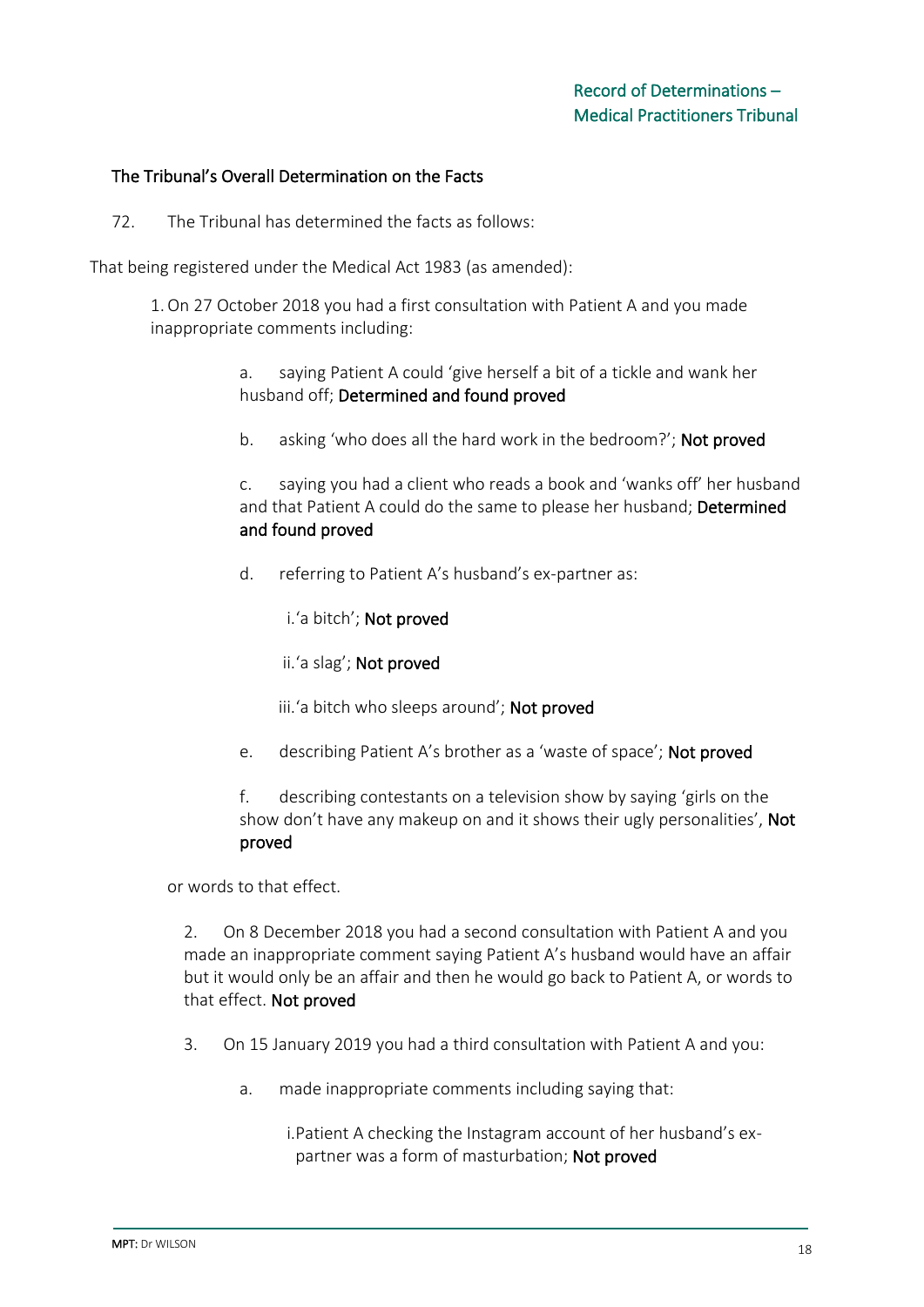ii.Patient A's husband's ex-partner probably puts photos on Instagram boasting that she's sleeping around and opening her legs to everyone and that part of Patient A probably wants that life too, Not proved

or words to that effect;

b. rubbed your right thumb slowly around your groin area in a stroking movement. Not proved

4. Your actions at paragraphs 1a to 1d, 2 and 3 were sexually motivated. Not proved

5. At the time of your actions as set out in paragraphs 1 to 4, you knew Patient A was vulnerable due to her:

- a. mental health history; Admitted and found proved
- b. physical health history. Admitted and found proved

#### Determination on Impairment - 15/03/2022

- 73. The Tribunal granted the GMC's application to proceed in Dr Wilson's absence. Its full determination can be found at Annex C.
- 74. The Tribunal now has to decide in accordance with Rule 17(2)(l) of the Rules whether, on the basis of the facts which it has found proved as set out before, Dr Wilson's fitness to practise is impaired by reason of misconduct.

#### The Evidence

75. The Tribunal has taken into account all the evidence received during the facts stage of the hearing, both oral and documentary.

#### Submissions

#### On behalf of the GMC

76. Ms Jones initially submitted that Dr Wilson was impaired by reason of his serious misconduct. She submitted that Dr Wilson had misjudged his tone when addressing Patient A and did not pay attention to her needs during the consultation. Further, Ms Jones submitted that Dr Wilson had not reflected on his actions or provided evidence of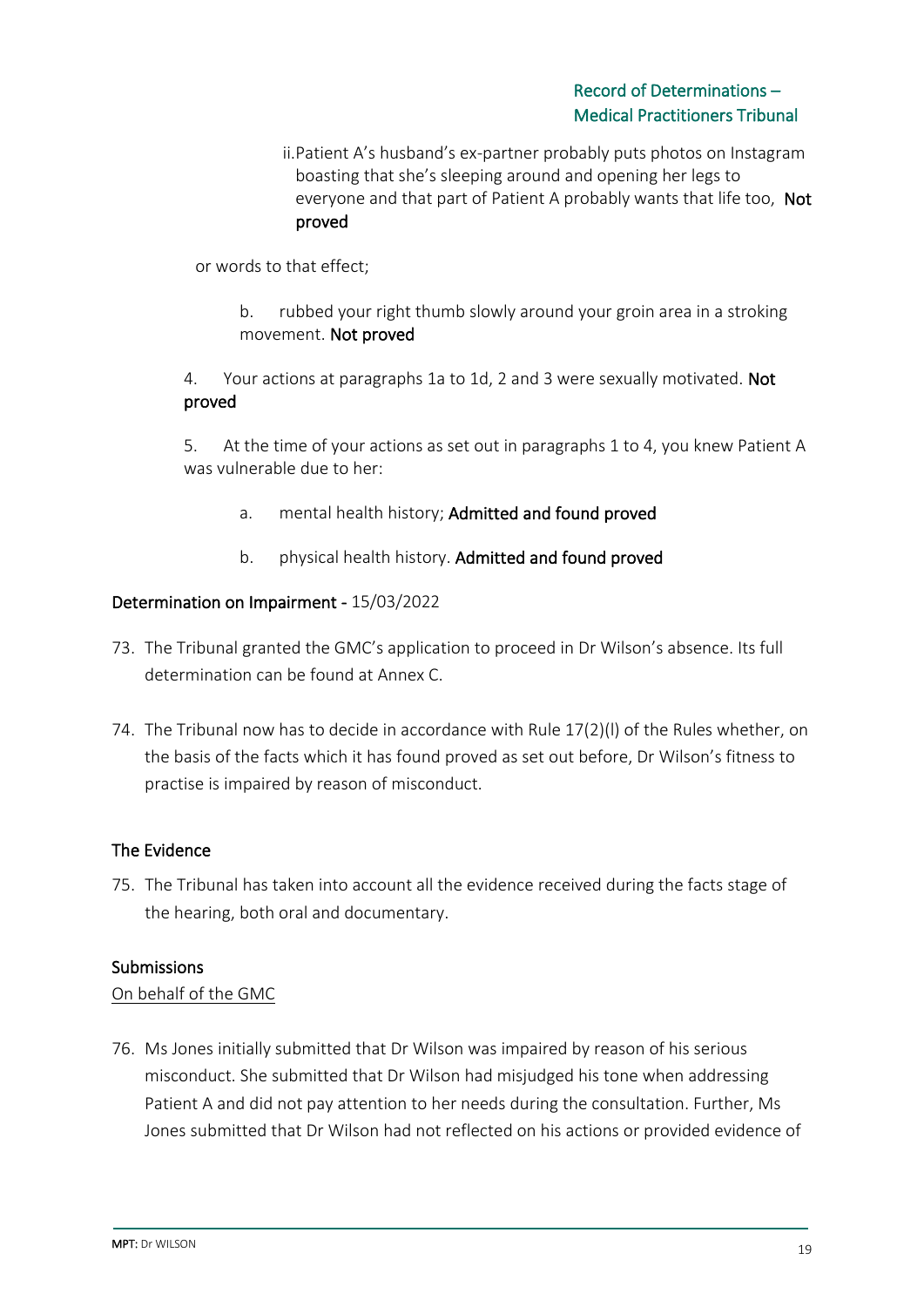adequate remediation. Ms Jones relied on the expert report to support the submission that Dr Wilson's actions amounted to serious misconduct.

- 77. The Tribunal went into camera to consider impairment but reconvened the hearing to invite further submissions from the GMC. That was because the Tribunal was only concerned with two findings of fact at paragraphs 1(a) and 1(c) of the Allegation (and paragraph 5 which was admitted) rather than the significant number of charges, including 'sexual motivation' which had been found 'not proved'. The Tribunal noted that the expert report did not conclude that either paragraph 1(a) or 1(c) was 'seriously below' the standard to be expected. The Tribunal had not been addressed on this by the GMC, and it was necessary to raise the matter in fairness to both parties.
- 78. Ms Jones took further instructions after the GMC had reviewed its position, and then provided updated GMC submissions. She drew the Tribunal's attention to the ongoing GMC duty to review the cases and said the GMC had considered the authority of *Schodlok v The General Medical Council [2015] EWCA Civ 769 (21 July 2015)* which set out that in certain circumstances there may be an accumulation of 'below standard' misconduct which nevertheless would amount to 'serious misconduct'
- 79. Ms Jones submitted that the only facts found proved by the Tribunal arose at the same consultation between Dr Wilson and Patient A and was perhaps isolated though it may represent similar acts of misconduct. She submitted that taking this factor into account, and when considering the case of *Schodlok,* the GMC were now neutral on the matter of whether Dr Wilson's actions amounted to misconduct.

#### The Relevant Legal Principles

- 80. The Tribunal reminded itself that at this stage of proceedings, there is no burden or standard of proof and the decision on impairment is a matter for the Tribunal's judgement alone.
- 81. In approaching the decision, the Tribunal was mindful of the two stage process to be adopted: first, whether the facts as found proved amounted to misconduct and that the misconduct was serious, and then, whether the finding of that misconduct which was serious, could lead to a finding of impairment.
- 82. The Tribunal determined whether Dr Wilson's fitness to practise is impaired today, taking into account Dr Wilson's conduct at the time of the events and any relevant factors since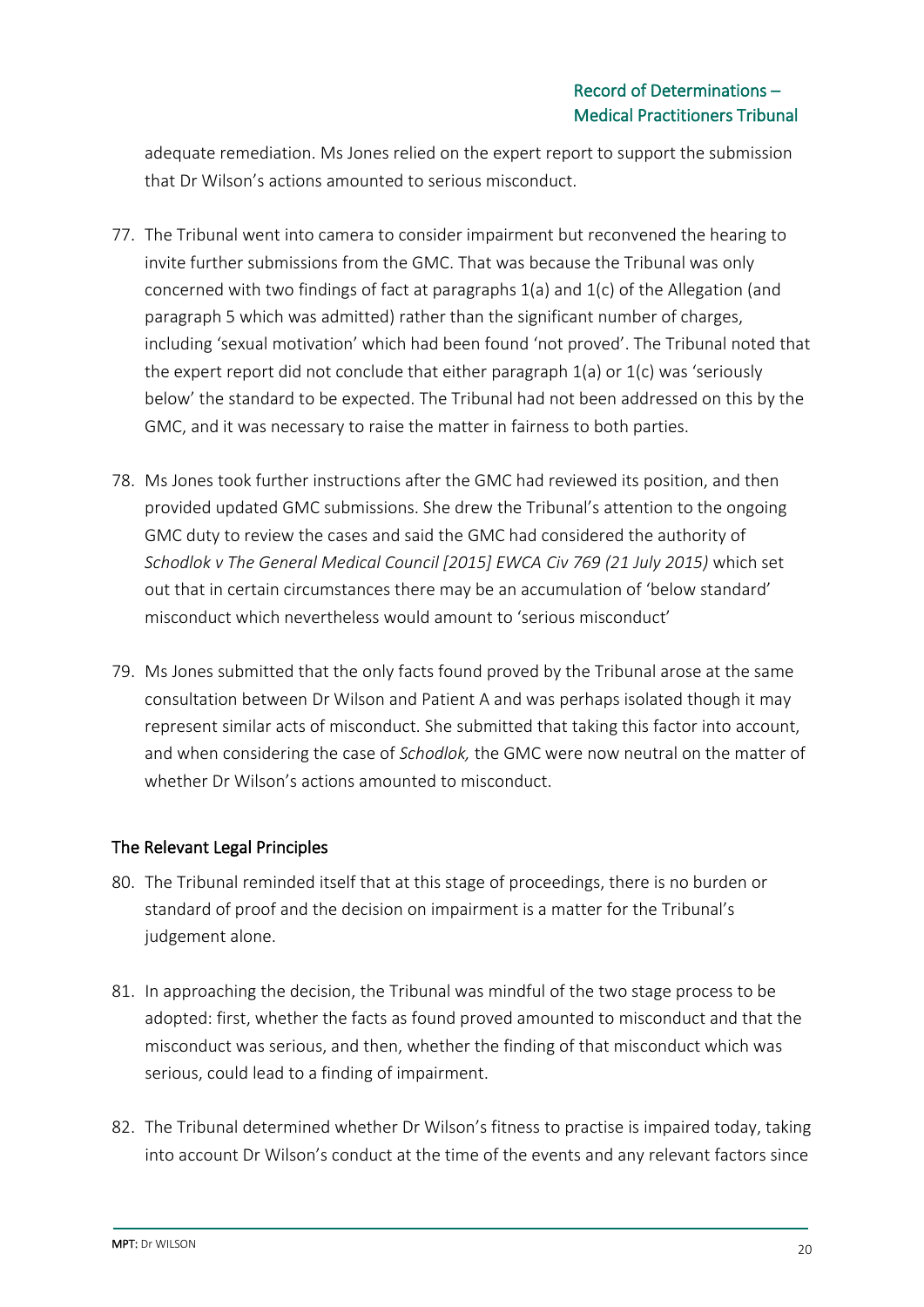then, such as whether the matters are remediable, have been remedied and any likelihood of repetition.

- 83. The Tribunal must impose a finding of impairment on Dr Wilson's registration if the overarching objective required it. The Tribunal noted that if it did not make a finding of impairment, it may go on to consider issuing a warning to Dr Wilson.
- 84. The Tribunal was mindful of the test for impairment considered in the case of *CHRE v NMC and Paula Grant [2011] EWHC 927 Admin* which followed the recommendations of Dame Janet Smith in *The Fifth Shipman* report. It asks if the practitioner:
	- *Has in the past acted and/or is liable in the future to act so as to put a patient or patients at unwarranted risk of harm; and/or*
	- *Has in the past brought and/or is liable in the future to bring the medical profession into disrepute; and/or*
	- *Has in the past breached and/or is liable in the future to breach one of the fundamental tenets of the medical profession; and/or*
	- *Has in the past acted dishonestly and/or is liable to act dishonestly in the future*

## The Tribunal's Determination on Misconduct and Impairment

- 85. The Tribunal noted that it must consider if Dr Wilson's actions amounted to misconduct, and that this misconduct was serious. It noted there is no statutory definition of the term serious misconduct, but that it involves falling short by omission or commission of the standards of conduct expected among medical practitioners, and such falling short must be serious*.* The Tribunal was advised that the adjective *"serious"* must be given its proper weight.
- 86. The Tribunal had regard to its findings at the facts stage regarding Dr Wilson's conduct. Given the passage of some eight months since the facts stage concluded, the Tribunal decided it was all the more important to reflect on its fact finding rationale, as those conclusions were reached after considering live witness evidence in July 2021. In that facts determination, the Tribunal found at paragraphs 21 and 22 that:

*'…The anecdote situation was a more probable explanation in the Tribunal's assessment. The probable use of such anecdotes in speaking with Patient A during this first consultation was likely to have been a clumsy attempt by the doctor to put*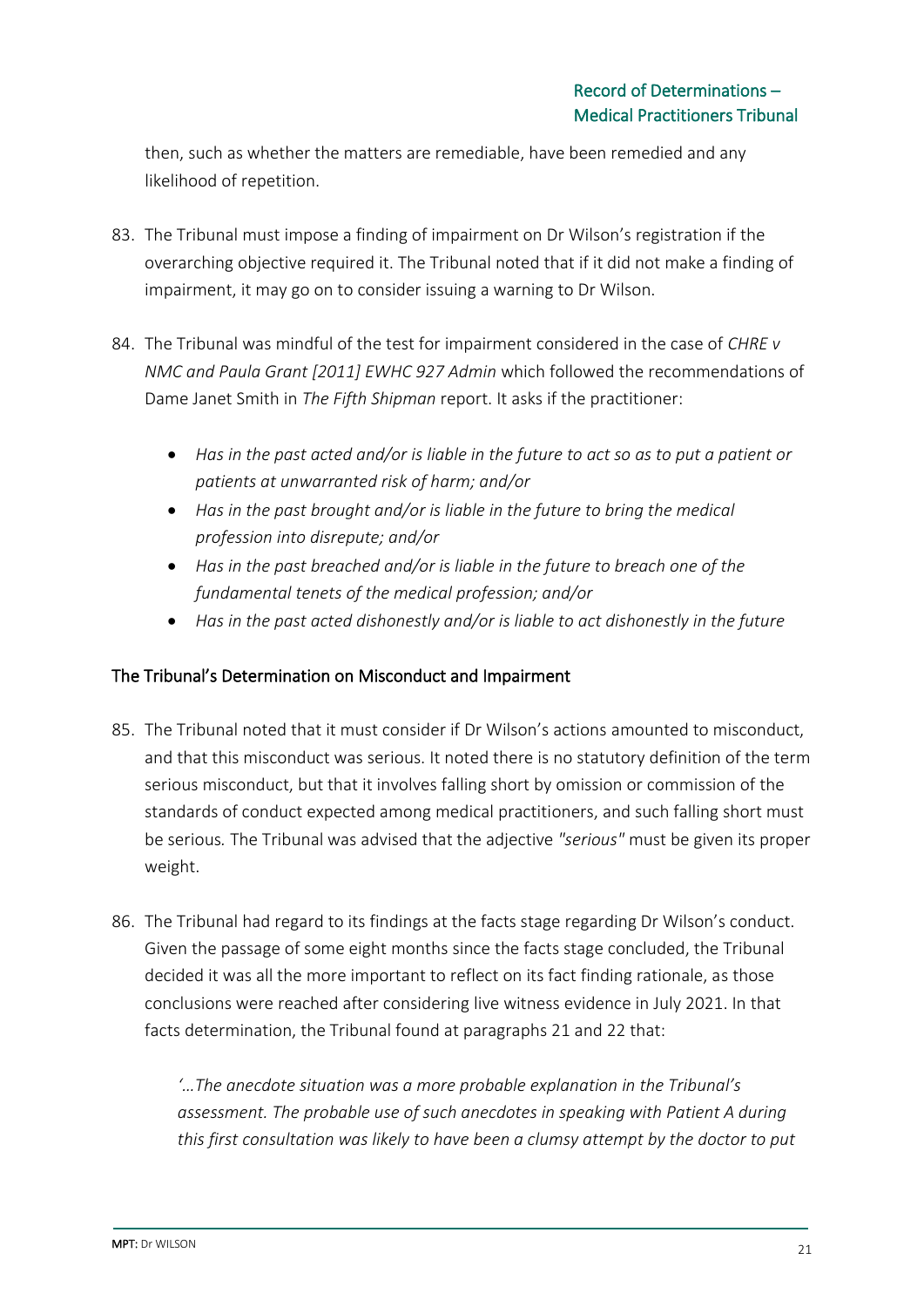*this new patient at ease, and build rapport. Unfortunately, it followed on from the somewhat informal/insensitive 'how's your sex life' question and as such, likely amplified Patient A's negative reaction to this inappropriate anecdote in the Tribunal's assessment.* 

*Dr Wilson's anecdote is likely to have been the opener to the topic of enquiring about Patient A's intimate relationships, and his words are likely to have been misinterpreted by Patient A. He may have ill-advisedly spoken to her in a manner she did not like but this does not mean that his words were sexually motivated; just clumsy in how they were spoken.'* 

- 87. It is important to note that the Tribunal found Dr Wilson's actions to have been "clumsy"; "informal/insensitive" and ill-advised. The Tribunal rejected the GMC case that these actions were sexually motivated. Clearly, the Tribunal was concerned by the language and approach taken by Dr Wilson in his first consultation with Patient A whom he accepted he knew was vulnerable. The Tribunal concluded that Dr Wilson's language was inappropriate and that it fell below the standards to be expected of a registered medical practitioner when dealing with a vulnerable patient.
- 88. The Tribunal took account of Dr B's assessment as regards the misconduct charged under paragraphs 1(a). He stated:

*'In my opinion, this alleged comment is inappropriate and not consistent with prevailing guidance from the General Medical Council in 'Good Medical Practice'. In the section titled 'Establish and maintain partnerships with patients', the guidance clearly states:* 

*46 You must be polite and considerate. 47 You must treat patients as individuals and respect their dignity and privacy.*

*In my opinion this aspect is below the standard expected of a reasonably competent Consultant Psychiatrist. The language allegedly used is crude. I am not satisfied that the alleged comments are polite, considerate or respectful.* 

*Dr Wilson has stated that he 'does sometimes share an anecdote' which contains similar content and he 'believes he shared this anecdote' with Patient [A] as part of*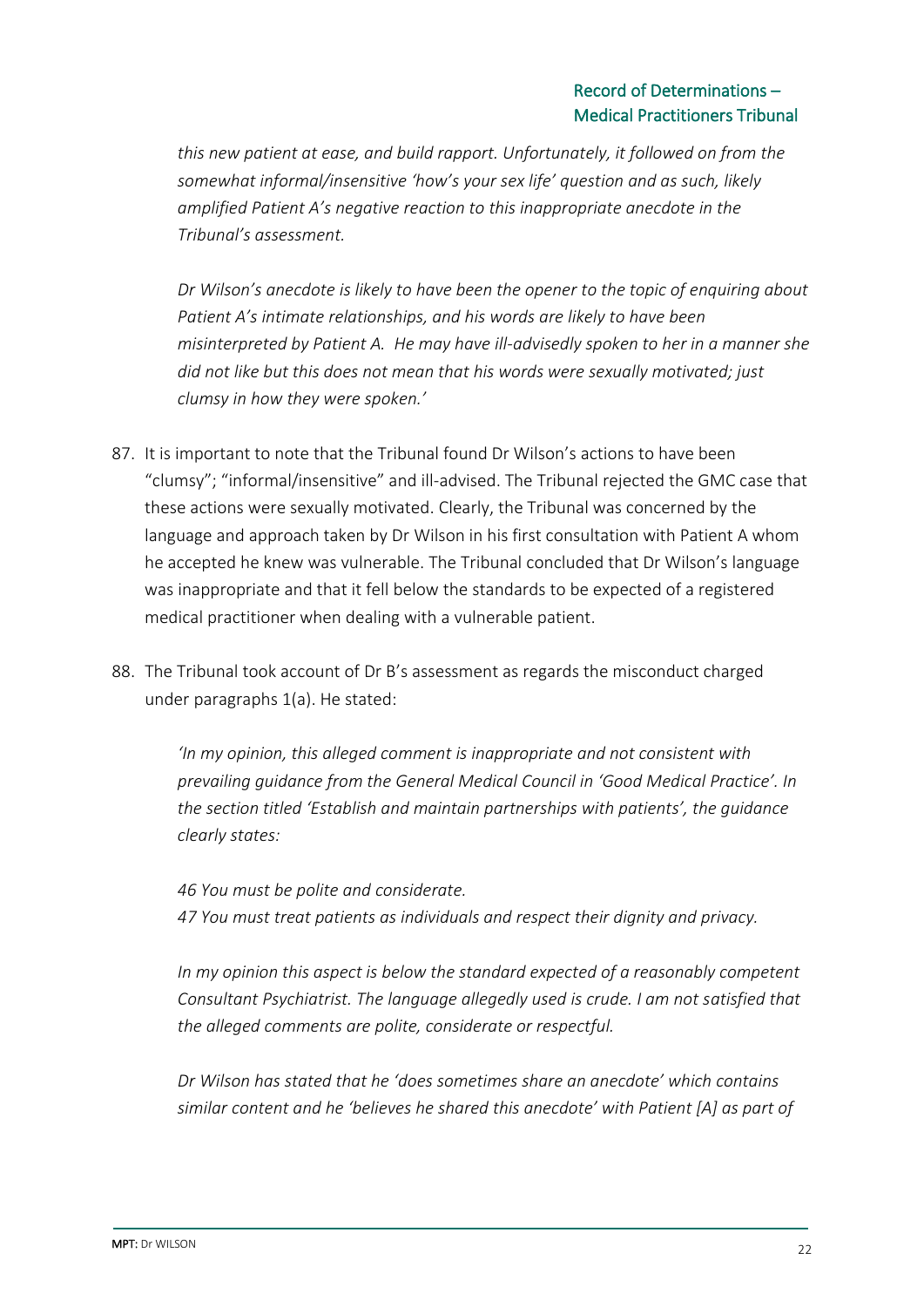*his exploration of her presenting concerns. In my opinion this aspect is below the standard expected but not seriously.'* 

89. Dr B sets out similar concerns as regards the conduct relating to paragraph  $1(c)$ :

*'In my opinion and consistent with the observations above, the anecdote allegedly employed is not consistent with prevailing General Medical Council guidance in relation to dignity and privacy.* 

*Patient [A] described symptoms of anxiety which Dr Wilson had recognised and diagnosed as part of a mental illness, specifically an adjustment disorder. Dr Wilson identified treatment in the form of cognitive behavioural therapy as appropriate for Patient [A].* 

*I am not satisfied that the anecdote allegedly employed by Dr Wilson conforms to any recognised model of effective psychotherapy. In my opinion this aspect is inappropriate and could readily cause offense.* 

*In my opinion this aspect is below the standard expected of a reasonably competent Consultant Psychiatrist. The language allegedly used is crude. I am not satisfied that the alleged comments are polite, considerate or respectful.* 

*Dr Wilson has stated that he 'does sometimes share an anecdote' which contains similar content and he 'believes he shared this anecdote' with Patient [A] as part of his exploration of her presenting concerns. In my opinion this aspect is below the standard expected but not seriously.'*

90. Dr B's report deals with various allegations and he concluded his report as follows:

*'In my opinion the individual aspects that were below the expected standard are mitigated by reasonable and acceptable record keeping by Dr Wilson. The individual aspects in my opinion remain below the standard but not seriously.'*

91. The Tribunal noted that he then goes on to consider the overall standard of care provided by Dr Wilson across the three consultations (the facts found proved only relate to one consultation). Dr B had concerns about the lack of *"an adequately detailed care and treatment plan for [Patient A's] psychotherapy."* The Tribunal noted that this was not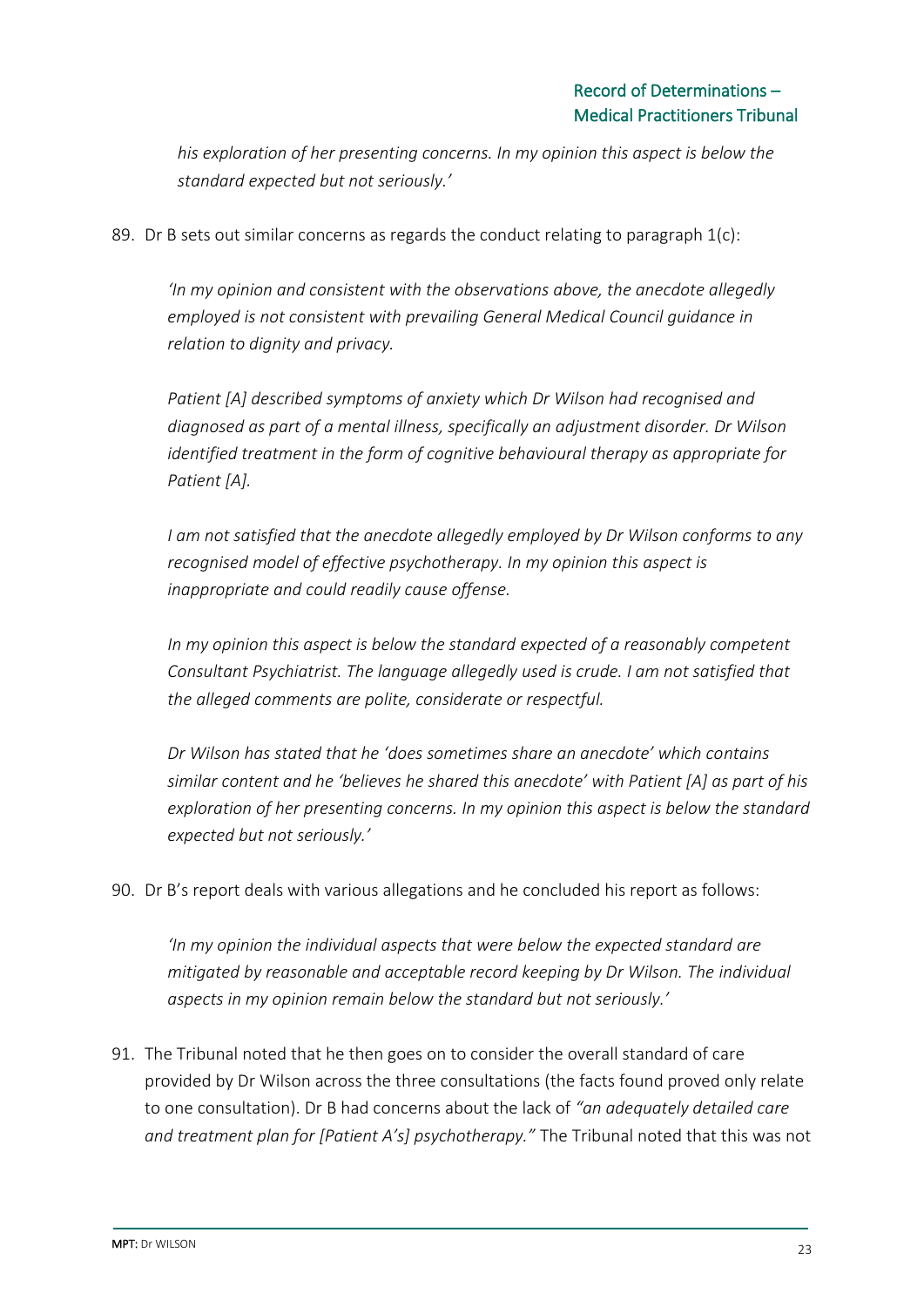a specified charge in the Allegation. Dr B's report concludes that *"the overall standard of care provided by Dr Wilson in respect of Patient [A] was seriously below the expected standard".*

92. However, he then provided a supplemental report which concluded as follows:

*'I had initially concluded that the overall standard of care provided by Dr Wilson in respect of Patient [A] was seriously below the standard expected of a reasonably competent Consultant Psychiatrist.* 

*If the Tribunal were to prefer the version of events presented by Dr Wilson then the single remaining item about the technique employed by previous patient and the omission of an adequately detailed care and treatment plan for her psychotherapy would be of concern and in my opinion overall remain below the expected standard.* 

*However I would revise my earlier opinion and conclude that the overall standard of care provided by Dr Wilson in respect of Patient A was below the expected standard but not seriously.'* 

- 93. The Tribunal might have expected to have been provided with a further supplemental report given the elapse of eight months and the narrow findings of fact; or for the GMC to have reflected on its position sooner. The findings of fact led to most of the Allegation being dismissed, and that situation was more closely aligned with Dr B's supplemental report view than his first report's conclusions.
- 94. The Tribunal took into account its findings at paragraphs 21 and 22 of the facts determination. It took account of the revised submissions of the GMC who remained neutral on the issue of impairment. The Tribunal decided that the net effect of that was that there was no longer a positive assertion by the GMC of 'serious misconduct', being the prerequisite to a finding of impairment. The Tribunal also considered Dr B's expert reports. Dr B's expert opinion led the Tribunal to conclude that Dr Wilson's conduct did amount to misconduct as his behaviour was below the standard expected of a reasonably competent Consultant Psychiatrist. However, as Dr Wilson's actions were 'below' rather than 'seriously below' the standard expected and as such, tended towards a conclusion that the misconduct was not 'serious misconduct'.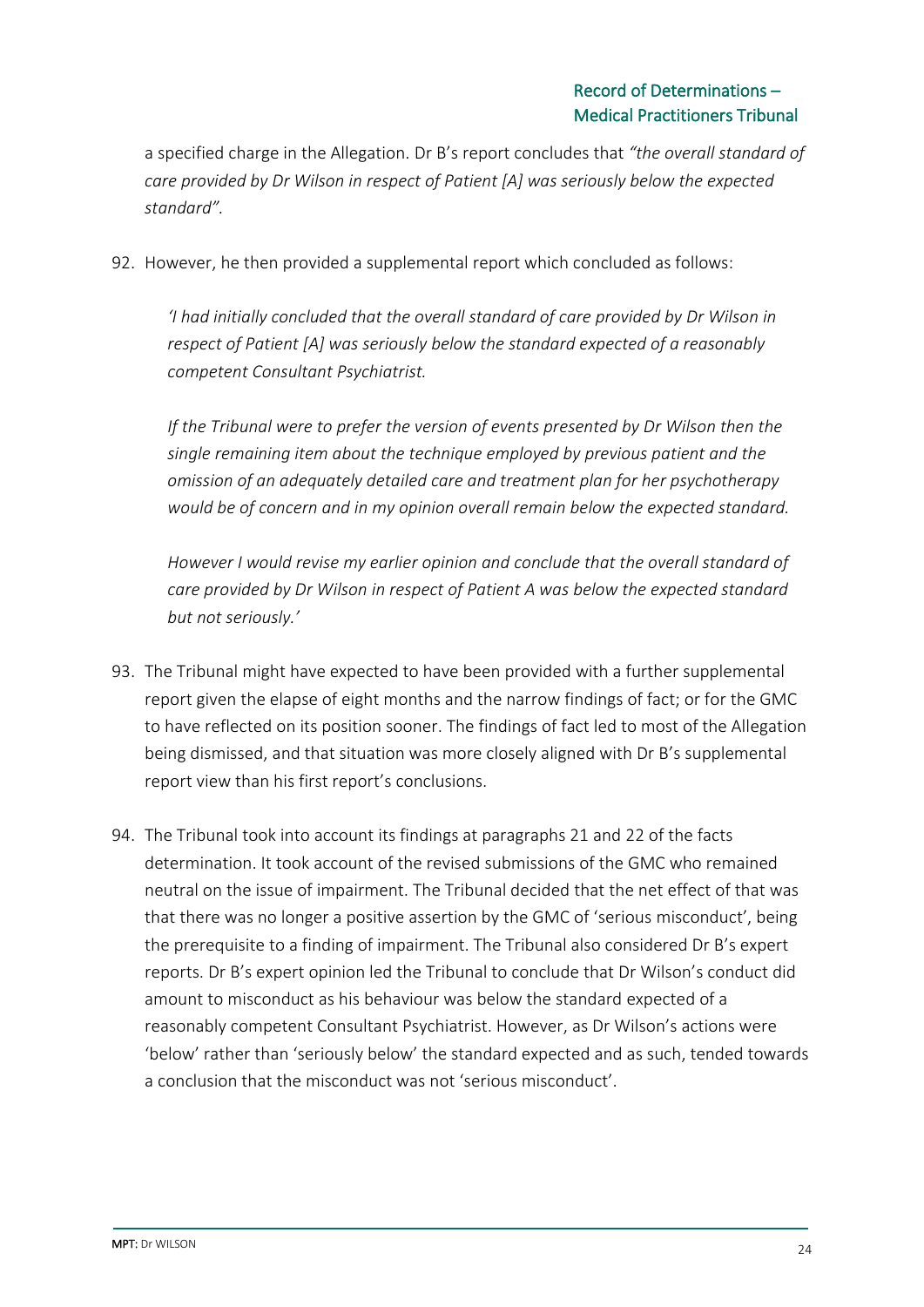- 95. The Tribunal was mindful that two facts were found proved in relation to one consultation. The admitted paragraph of the Allegation, relating to Patient A's vulnerability, was weighed into the consideration by the Tribunal. Dr Wilson had been provided with a good character direction at the facts stage as he had no prior relevant disciplinary history. The facts found proved were matters arising in relative isolation.
- 96. Taking all of the above matters into account the Tribunal determined that the facts found proved amounted to misconduct. The Tribunal was unimpressed with the lax approach taken by Dr Wilson in using anecdotes and crude references/ insensitive language with a vulnerable patient. It was unprofessional and fell below the standards to be expected. However, in the Tribunal's judgment, overall Dr Wilson's departure from professional standards did not amount to misconduct which was 'serious'. That meant that the prerequisite of 'serious misconduct' was not established and no finding of current impairment could be made.
- 97. Given its determination, the Tribunal did not go on to consider if Dr Wilson was impaired, and therefore found Dr Wilson not impaired.

## Determination on Warning - 15/03/2022

- 98. This determination will be read in private. However, as this case concerns Dr Wilson's misconduct, a redacted version will be published at the close of the hearing XXX.
- 99. As the Tribunal determined that Dr Wilson's fitness to practise was not impaired, it considered whether in accordance with s35D(3) of the 1983 Act, a warning was required.

#### **Submissions**

#### On behalf of the GMC

100.Ms Jones drew the Tribunal's attention to the GMC's 'Guidance on Warnings' (March 2021). She submitted that the guidance set out the basis for a Tribunal to impose a warning in order to protect the public, which includes protecting patients, maintaining public confidence in the profession and declaring and upholding proper standards of conduct and behaviour. Ms Jones submitted that placing a warning on Dr Wilson's registration would be appropriate in this case.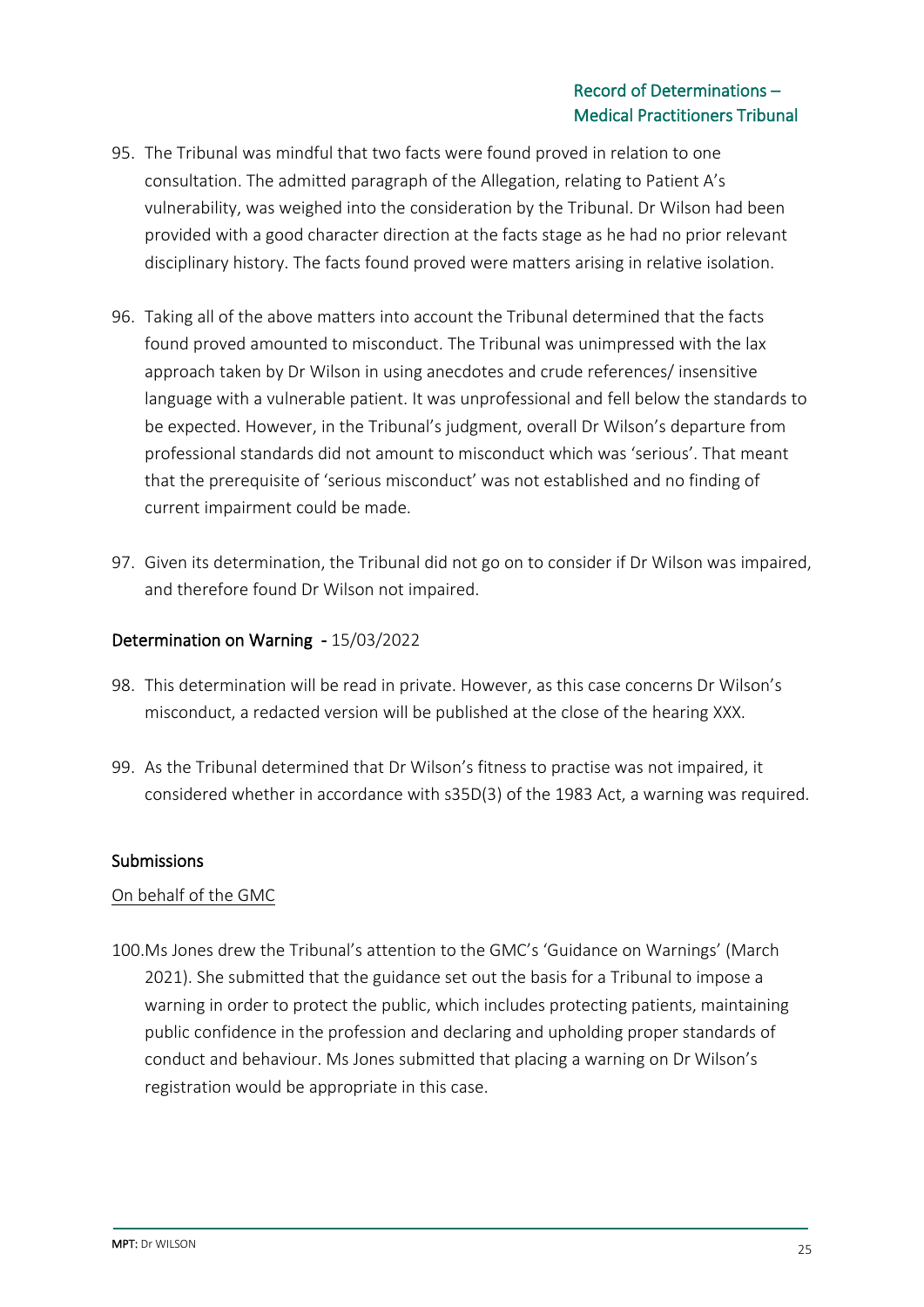- 101.Ms Jones submitted that a warning would allow this Tribunal to indicate that Dr Wilson's misconduct represented a departure from the standards expected of members of the medical profession, and his misconduct should not be repeated. She reminded the Tribunal that it had found that Dr Wilson's actions breached paragraphs 46 and 47 of Good Medical Practice (2013 edition) ('GMP'), and that his actions were clumsy, informal, ill-advised and inappropriate. She said Dr Wilson's actions fell below the standards expected of a doctor treating a patient, especially one who was vulnerable, and amounted to misconduct.
- 102.Ms Jones submitted that the Tribunal only had limited evidence from Dr Wilson in the form of a witness statement, and that this was a factor when considering his level of insight, remediation and likelihood of repetition.
- 103.Ms Jones submitted that there is no recent evidence for the Tribunal to assess how likely Dr Wilson is to return to practice, and noted that he had worked remotely as a psychiatrist as little as two years ago.

#### The Relevant Legal Principles

- 104.The Tribunal had regard to the GMC's Guidance on Warnings (March 2021). It noted that when considering placing a warning on Dr Wilson's registration, it must act in an appropriate and proportionate way, taking into account its findings at the facts and impairment stages, and the overarching objective.
- 105.The Tribunal must also have regard to Dr Wilson's interests, and any evidence of his insight, remediation and remorse.

#### The Tribunal's Determination on Warning

106.The Tribunal had regard to paragraph 20 of the Guidance on warnings, which states:

*20 The decision makers should take account of the following factors to determine whether it is appropriate to issue a warning.* 

*a There has been a clear and specific breach of Good medical practice or our supplementary guidance.*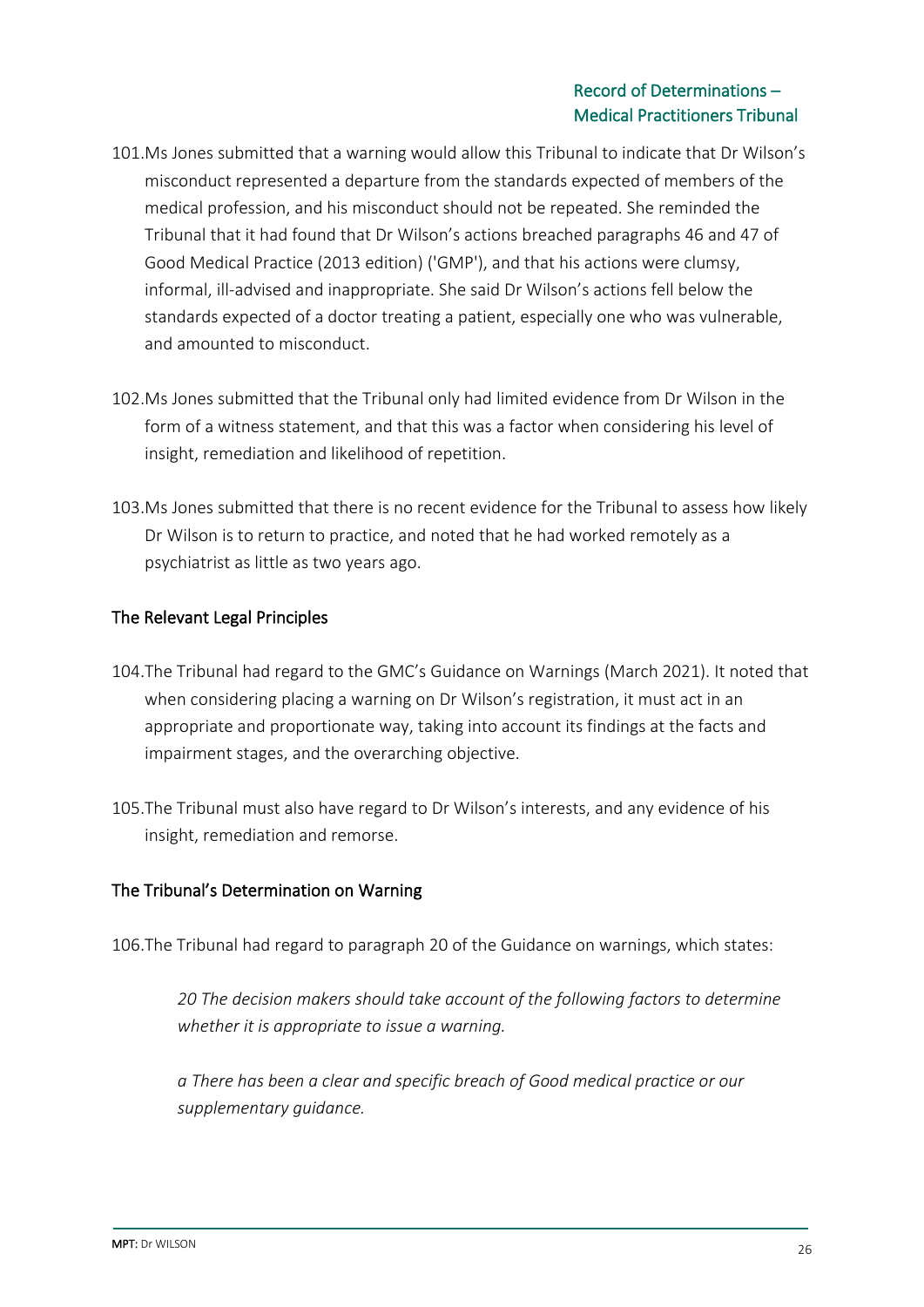*b The particular conduct…in a case before a tribunal, that the doctor's fitness to practise has not been found to be impaired.* 

*c A warning will be appropriate when the concerns are sufficiently serious that, if there were a repetition, they would likely result in a finding of impaired fitness to practise...* 

*d There is a need to record formally the particular concerns (because additional action may be required in the event of any repetition).* 

107.The Tribunal decided that Dr Wilson had breached paragraphs 46 and 47 of GMP and this had led to the Tribunal concluding this was below the standards expected of a doctor, and as such amounted to misconduct. The concerns were sufficiently serious because they involved inappropriate comments to a vulnerable patient. If he were to repeat this sort of misconduct, then a Tribunal would likely find his fitness to practise impaired. Despite Dr Wilson having retired, he had continued to work until relatively recently. The Tribunal was not satisfied that a return to practise was remote, and as such that there remained a potential risk of repetition. It was therefore necessary to formally record the Tribunal's concerns about his misconduct because, should they be repeated, additional action may be required. Therefore, the matters set out in paragraph 20 of the guidance on warnings applied to Dr Wilson's case.

108.The Tribunal also considered paragraph 32 of the guidance on warnings. It states:

*If the decision makers are satisfied that the doctor's fitness to practise is not impaired or that the realistic prospect test is not met, they can take account of a range of factors to determine whether a warning is appropriate. These might include:* 

*a the level of insight into the failings b a genuine expression of regret/apology c previous good history d whether the incident was isolated or whether there has been any repetition e any indicators as to the likelihood of the concerns being repeated f any rehabilitative/corrective steps taken g relevant and appropriate references and testimonials.*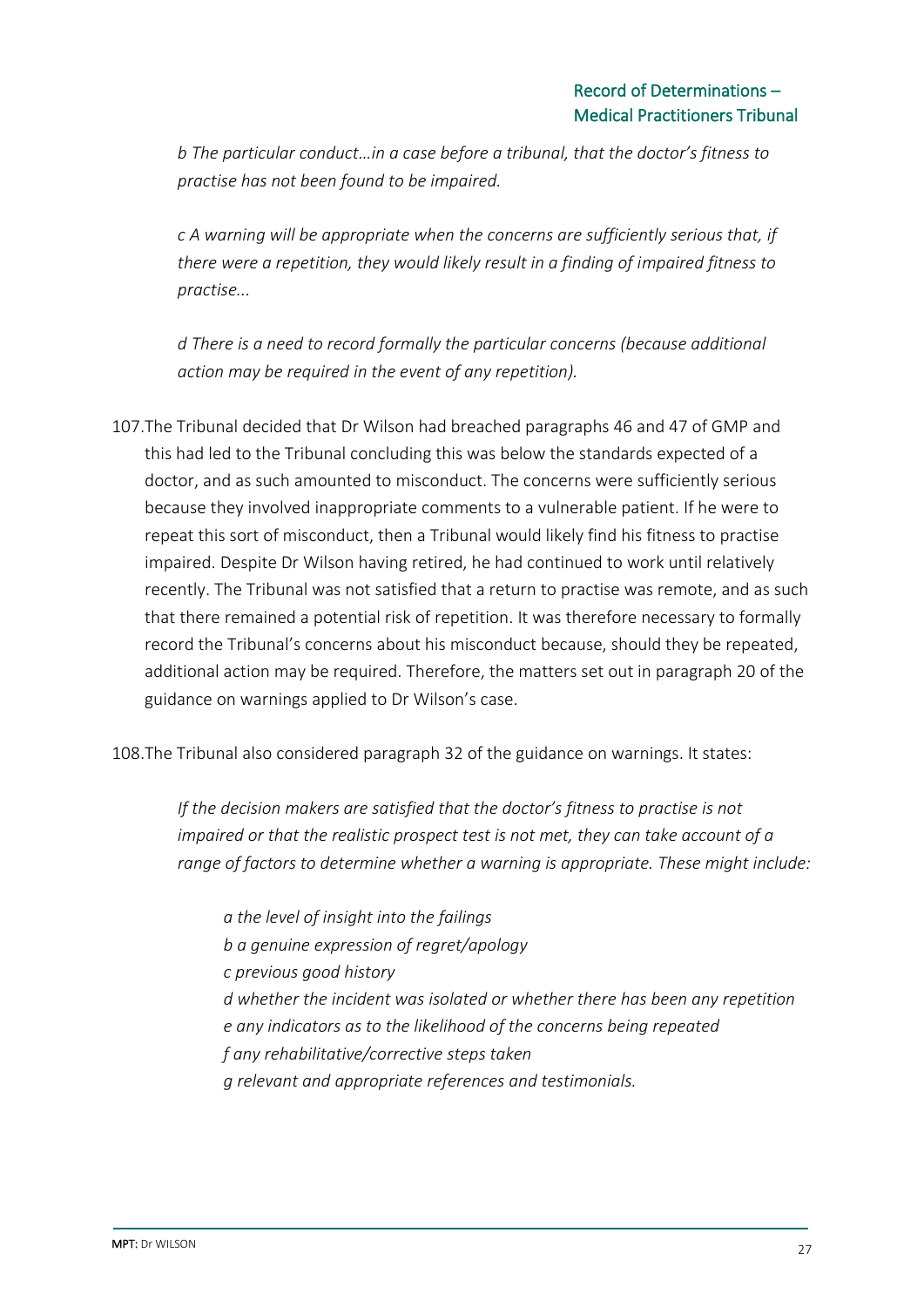- 109.The Tribunal noted that Dr Wilson had expressed some insight into his failings in his witness statement, offering an *'unreserved apology'* to Patient A. However, as Dr Wilson had not been able to attend the hearing, this evidence had not been tested under crossexamination. That also affected the Tribunal's ability to assess the likelihood of repetition, and the level of rehabilitation that had occurred. Those concerns weighed in favour of a warning being required in the Tribunal's assessment.
- 110.However, the Tribunal noted that it had found the two findings of fact relating to inappropriate comments were 'isolated' because they only occurred during the first consultation with Patient A. There was no evidence Dr Wilson had repeated his misconduct since the incident. In addition, the Tribunal had regard to the positive testimonials it had received on Dr Wilson's behalf, and his previous good history.
- 111.When balancing the positive factors of this case against the Tribunal's need to uphold the overarching objective, the Tribunal found that Dr Wilson had not provided enough persuasive evidence regarding his insight or remediation. Whilst this did not lead to a finding of impairment, for reasons set out in that determination, the Tribunal had concluded that there had been misconduct. The Tribunal therefore decided that if a warning was not issued on Dr Wilson's registration this would undermine the public's confidence in the medical profession. It would fail to mark proper professional standards and therefore would not meet the overarching objective.
- 112.The Tribunal decided that issuing a warning would state to the wider profession that Dr Wilson's conduct fell below the standard expected and that doctors should not use inappropriate language, particularly when treating vulnerable patients. Issuing a warning struck a fair balance between Dr Wilson's interests and the wider public interest by upholding the overarching objective in a proportionate manner.
- 113.The Tribunal has therefore determined to issue a warning in accordance with Section 35D(3) of the Medical Act 1983 and Rule 17(2)(m) of the Rules. The warning the Tribunal imposes reads:

"Dr Wilson

On 23 July 2021, the Tribunal determined and found proved that you made inappropriate comments to Patient A on her first consultation with you. You accepted you knew she was vulnerable because of both her physical and mental health history.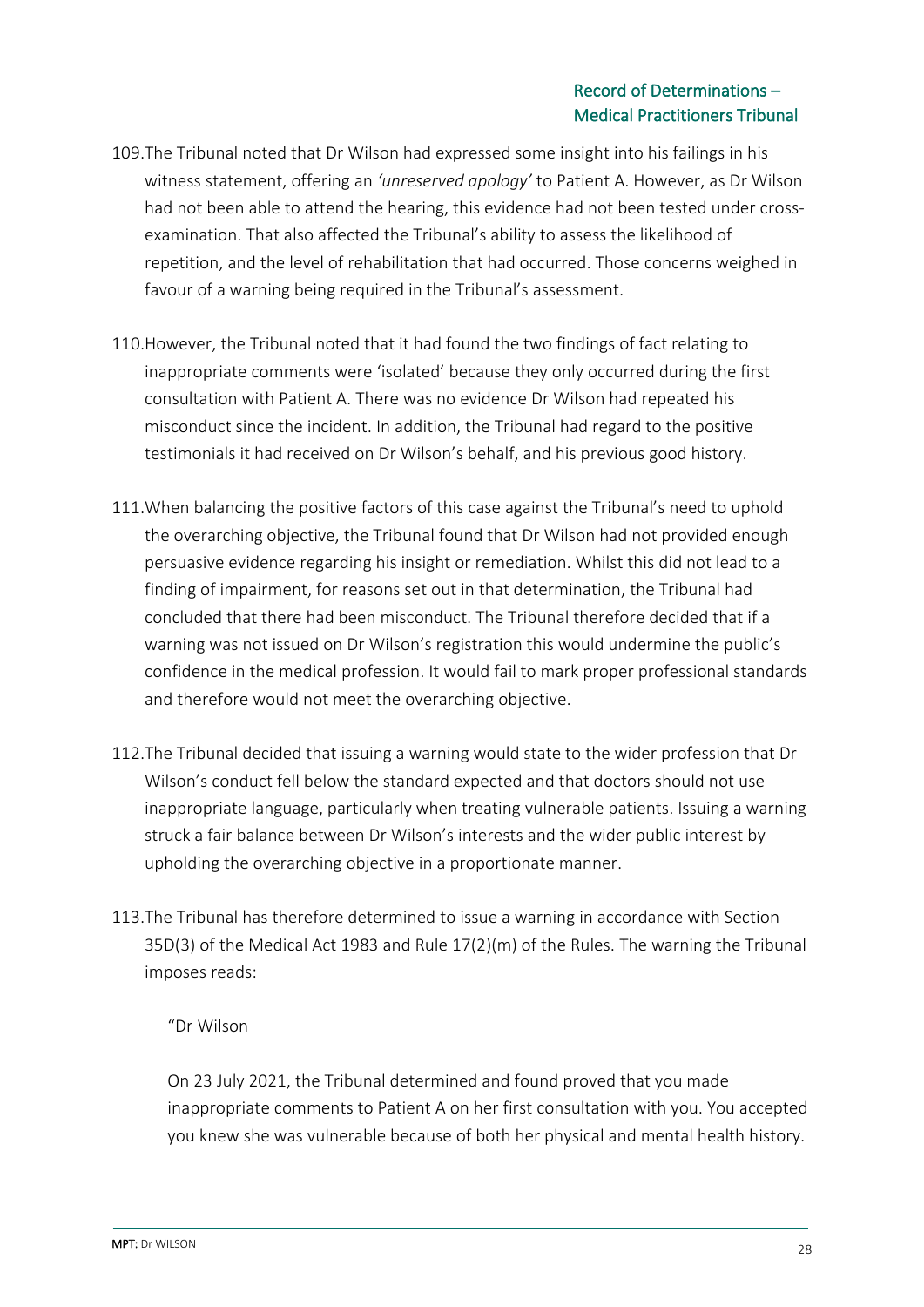The Tribunal was concerned by the language and approach you took in this first consultation with a vulnerable patient. The Tribunal was unimpressed with the lax approach taken by you in using anecdotes, crude references and insensitive language with a vulnerable patient. The Tribunal concluded that your language was inappropriate and unprofessional. Your conduct fell below the standards to be expected of a registered medical practitioner when dealing with a vulnerable patient.

This type of conduct does not meet with the standards required of a doctor. It risks bringing the profession into disrepute and it must not be repeated. The required standards are set out in *Good medical practice* and associated guidance. In this case, paragraphs: *46 You must be polite and considerate*; and *47 You must treat patients as individuals and respect their dignity and privacy,* are particularly relevant.

Whilst this failing in itself is not so serious as to require any restriction on your registration, the Tribunal decided it was necessary and proportionate to issue this formal warning to uphold proper professional standards and maintain public confidence."

114.This warning will be published on the medical register in line with the GMC/MPTS publication and disclosure policy, which can be found at [www.gmc](http://www.gmc-uk.org/disclosurepolicy.)[uk.org/disclosurepolicy.](http://www.gmc-uk.org/disclosurepolicy.)

## ANNEX A – 12/07/2021

#### Matters arising from Dr Wilson's absence

1. This determination will be read in private. However, as this case concerns Dr Wilson's misconduct, a redacted version will be published at the close of the hearing XXX.

2. The Tribunal noted a number of matters of concern from the pre-reading material. In particular, the Case Management meetings had led to issues being raised about:

- a) progress being limited XXX;
- b) the solicitor having difficulty obtaining instructions;
- c) XXX;
- d) XXX;
- e) a potential postponement application XXX;

f) XXX;

g) Dr Wilson would not be attending the hearing, but would be represented. XXX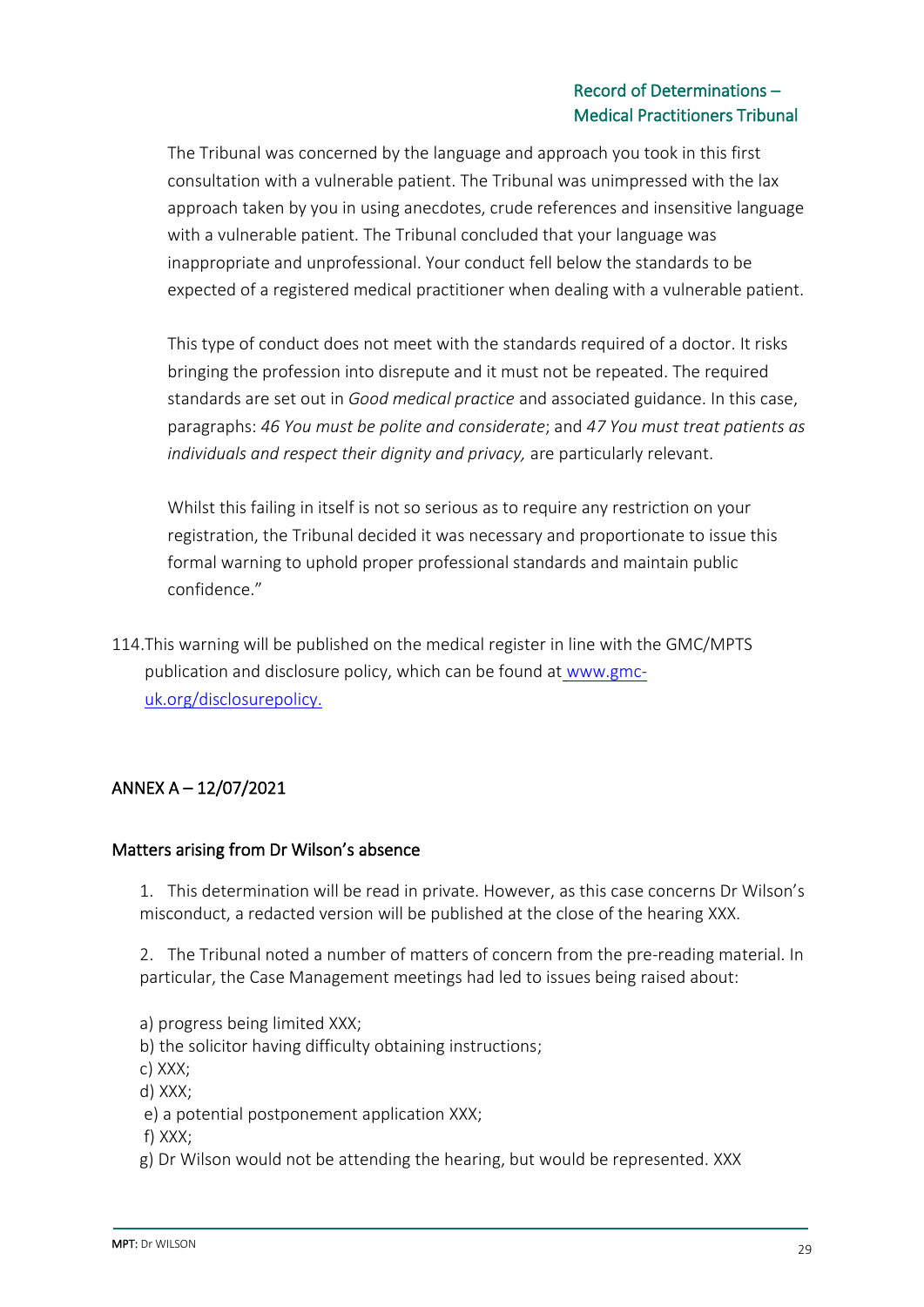3. In light of those matters of concern, the LQC enquired about what the current position was and the Tribunal was informed XXX.

4. Having considered XXX, the LQC gave advice that Rule 31 was not engaged in this case because it is directed towards those circumstances where a practitioner is 'neither present nor represented'. Mr Colman submitted that he agreed with that observation and stated that Dr Wilson's non-attendance was not out of disrespect to the Tribunal. XXX. He also stated that the case was ready to proceed and that further delay in concluding the case XXX and therefore Mr Colman was not seeking an adjournment on the doctor's behalf.

5. Ms Johnson for the GMC submitted that it was appropriate to proceed and that nothing would be gained by adjourning the proceedings. She indicated that witnesses were warned ready to give evidence tomorrow and that it was in the public interest to proceed with the case.

6. Whilst the circumstances of Dr Wilson's non-attendance did not fall within the ambit or Rule 31, the Tribunal noted that it retained a power to adjourn generally under Rule 29(2), and that could be exercised at any time and of its own motion. There were some residual concerns about matters set out above as raised in the case management directions.

- 7. XXX
- 8. XXX
- 9. XXX

10. The Tribunal noted the significance of matters arising in this case: XXX; and the charges are serious ones and may have a potentially serious outcome if found proved.

11. Dr Wilson has legal representation from a solicitor at MPS and Counsel. Both of them have a duty to act in the best interests of their client. The Tribunal is satisfied that they must have explained the full ramifications of Dr Wilson not attending to speak to his witness statement, particularly in a case such as this.

12. The Tribunal has been mindful to ensure that Dr Wilson has had an opportunity to attend in person but XXX that is not likely to happen, either in the time allocated or in the foreseeable future. The Tribunal is mindful that the Allegation goes back to events nearly 3 years ago. There is also a public interest in cases being dealt with at the earliest opportunity.

13. In conclusion, the Tribunal has made a considered decision that adjourning of its own volition for Dr Wilson to participate further in these proceedings would not be appropriate. There is a public law duty to act fairly and to that end careful consideration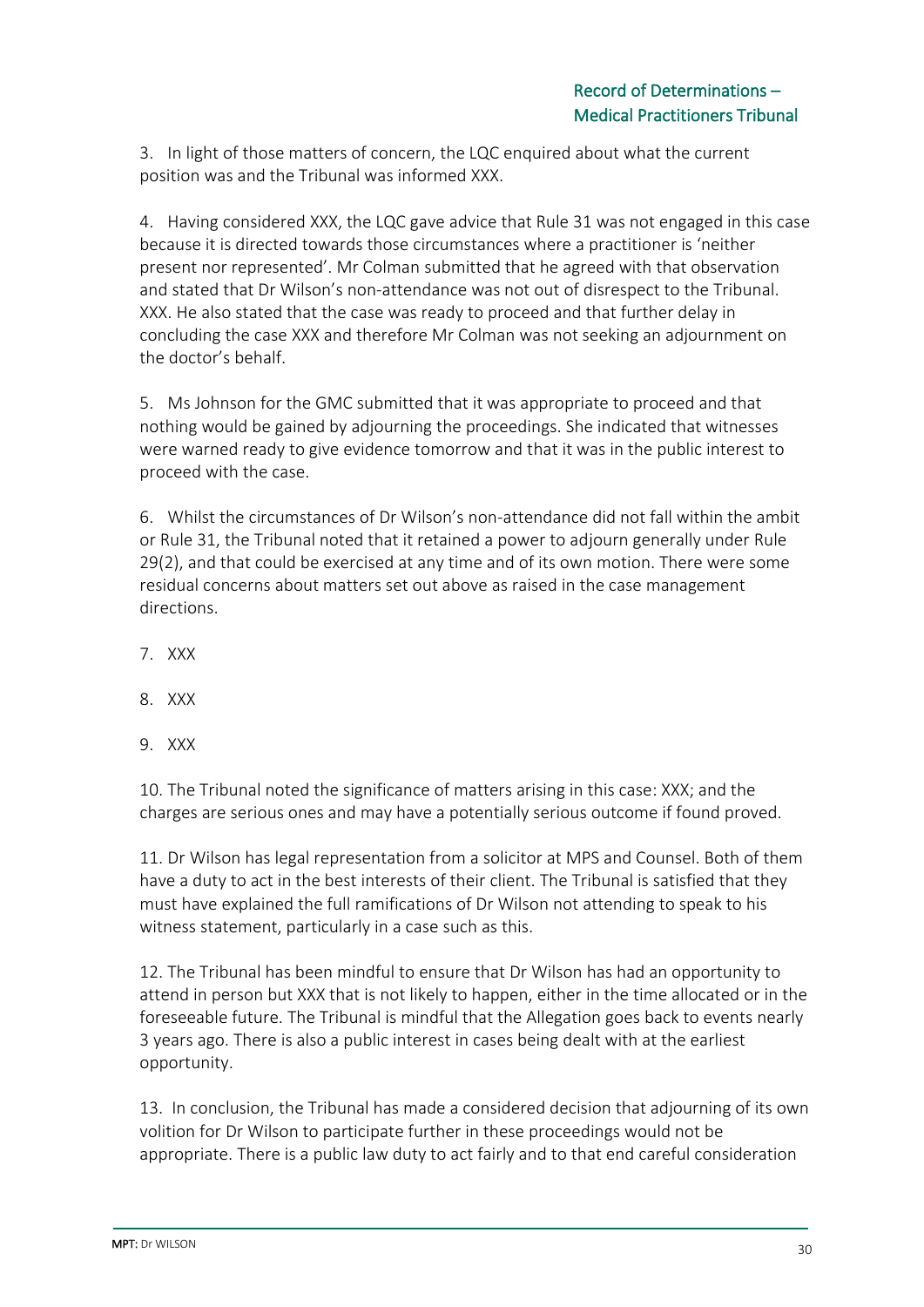has been given to all of these competing and significant factors, and in light of the submissions, the Tribunal considers it is fair and just to proceed to consider the case with Dr Wilson not attending but being represented by Counsel.

### Adverse inferences

14. In considering whether to draw any adverse inference from Dr Wilson's nonattendance at this hearing, the Tribunal had regard to the submissions of parties.

15. Ms Johnson, on behalf of the GMC, submitted that the GMC are not inviting the Tribunal to draw any adverse inference from Dr Wilson's non-participation during these proceedings.

16. Mr Coleman, on behalf of Dr Wilson, submitted that it may be unfair to draw an adverse inference XXX.

17. In its deliberations, the Tribunal took the Guidance into account and was satisfied that a reasonable explanation has been given for Dr Wilson's non – attendance at this hearing. It determined that, in light of the matters set out in the decision to proceed in absence as above, it would also be unfair to draw an adverse inference.

## ANNEX B – 30/07/2021

#### Application for Voluntary Erasure (VE)

1. This determination will be read in private. However, as this case concerns Dr Wilson's misconduct, a redacted version will be published at the close of the hearing XXX.

2. Following the conclusion of the facts stage of this hearing, Dr Wilson applied to the General Medical Council for VE of his name from the medical register.

#### Evidence

3. The Tribunal had regard to the further documentary evidence provided by the parties. This evidence included, but was not limited to:

- Dr Wilson's VE application to the GMC, dated 28 July 2021;
- Dr Wilson's previous VE application to the GMC, dated 25 June 2021;
- XXX;
- XXX;
- Rule 7 bundle, including Dr Wilson's response, XXX;
- Dr Wilson's self-referral dated 28 April 2020, in respect of XXX;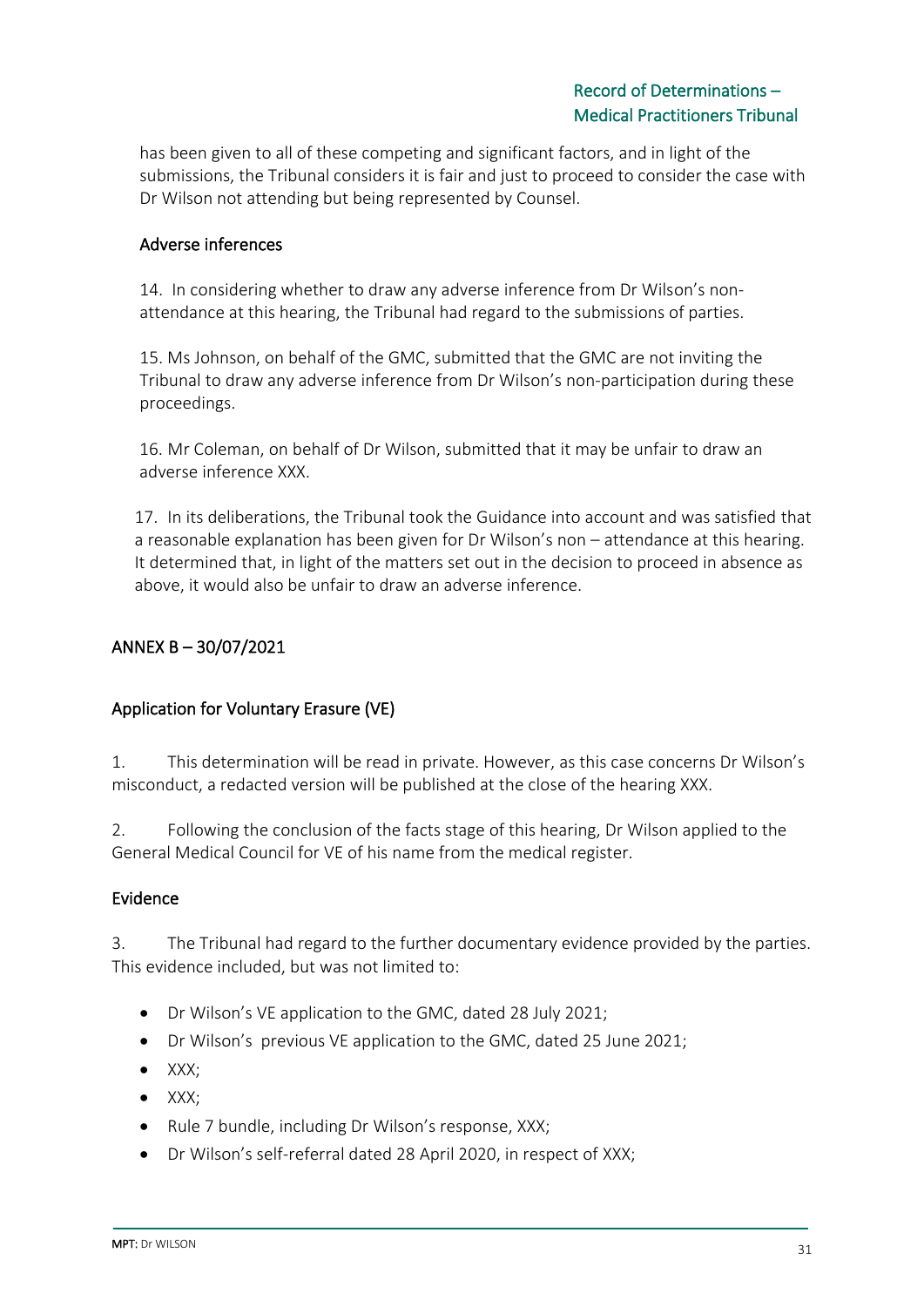- GMC's correspondence dated 6 May 2020, in respect of XXX;
- GMC's bundle served on 23 July 2021, in respect of XXX;
- Testimonials.

4. The Tribunal also had regard to the evidence it had received at the facts stage of the hearing and its determination on the facts.

## **Submissions**

5. On behalf of Dr Wilson, Mr Colman submitted that Dr Wilson XXX. He reminded the Tribunal that on 5 July the Case Examiners at the GMC refused Dr Wilsons application for VE, dated 25 June 2021.

6. Mr Colman stated that this Tribunal found no sexual motivation in its facts determination with regard to the Allegation and that any concern of a continuing risk to the public must fall away. Mr Colman informed the Tribunal that the GMC expert, Dr B did not criticise Dr Wilson's conduct as being seriously below the expected standard and that there is no presumption of impairment to be a barrier for granting VE.

7. Mr Colman submitted that Dr Wilson is 80 years old and has now ceased practising medicine so there is no ongoing risk to patients. XXX. He stated that the prospect of Dr Wilson applying for restoration, given his age and XXX, is remote.

8. XXX.

9. Mr Colman went on to submit that Dr Wilson's ability to participate in fitness to practise proceedings is only likely to deteriorate with his increasing age XXX and that as such, it would be appropriate to grant VE in this case. He asserted that public safety would be immediately served by granting VE.

10. In summary, Mr Colman submitted that the public interest can be satisfied by the granting of VE given XXX and the very low likelihood of him returning to practice.

11. On behalf of the GMC, Ms Johnson submitted that in considering patient safety the Tribunal should consider whether Dr Wilson might practice again and whether XXX. However, there is no suggestion that Dr Wilson intends to work abroad. She stated that the seriousness of the Allegation needs to be assessed and balanced with the likelihood of Dr Wilson returning to medical practice. This would determine whether public confidence could be undermined if the matters were not fully investigated and determined in public, with the doctor possibly receiving a sanction.

12. Ms Johnson stated XXX.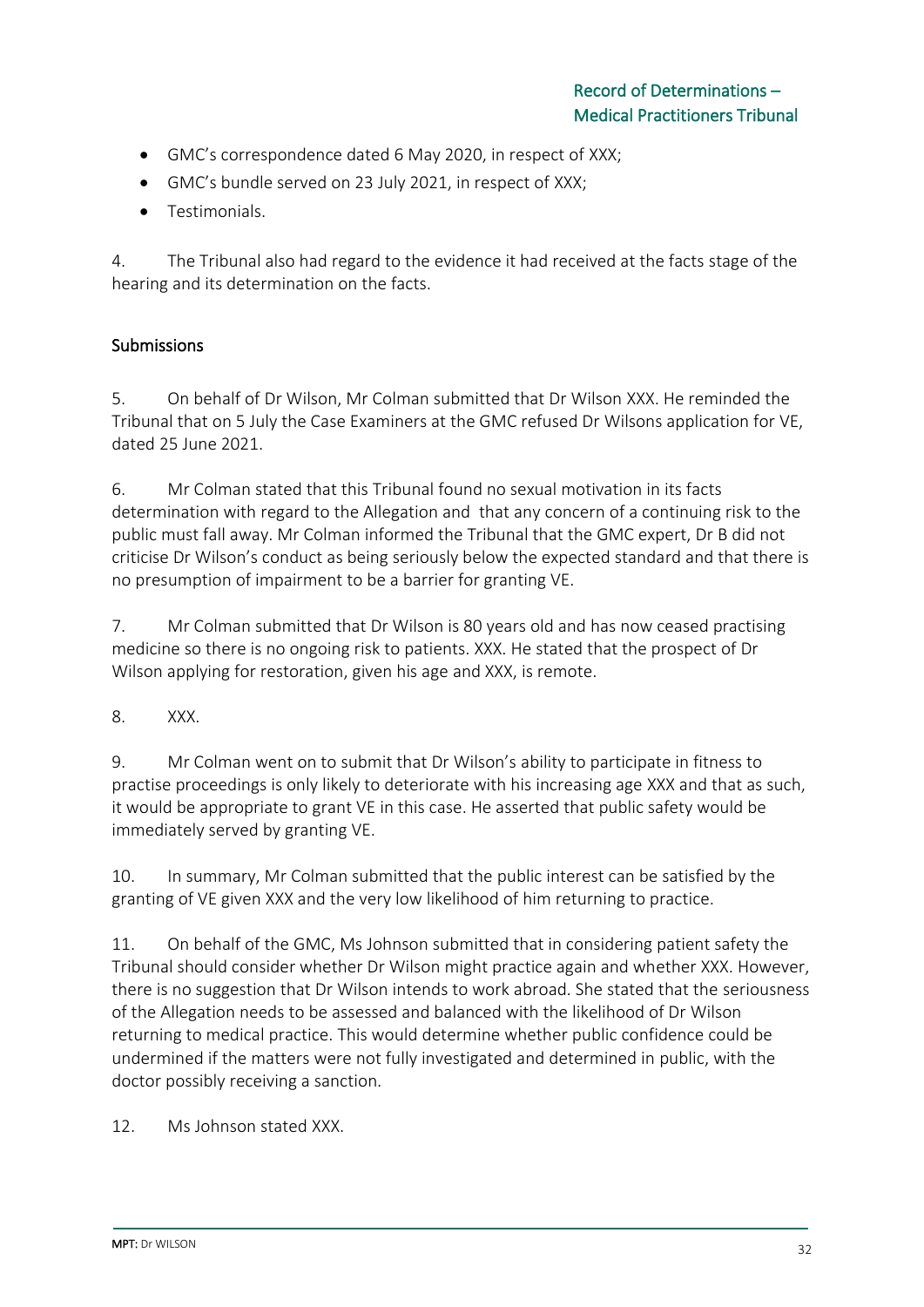13. Ms Johnson reminded the Tribunal that it is not bound by the previous decision of the Case Examiners not to grant Dr Wilson VE and that Dr Wilson XXX.

14. XXX. Ms Johnson submitted that XXX, Dr Wilson was able to return to work in his 70's XXX and that he has continued to see patients until recently.

15. In summary, Ms Johnson submitted that the presumption of impairment is not rebutted and, in the absence of exceptional circumstances, it is in the public interest that the outstanding Allegation, in this case, is fully investigated.

## The Tribunal's Approach

16. The Tribunal having handed down its decision on facts was informed that a voluntary erasure application ('VEA') had been made by Dr Wilson. This was made pursuant to the General Medical Council (Voluntary Erasure and Restoration following Voluntary Erasure) Regulations Order of Council 2004/2609. Regulation 8 provides that:

*'(8) Where, on the date the Registrar receives an erasure application [during a live] hearing before the Medical Practitioners Tribunal … the Registrar shall refer the application to the MPTS for them to arrange for it to be determined by the Medical Practitioners Tribunal, and the application shall be determined by the Medical Practitioners Tribunal accordingly.'*

17. The Tribunal had been forewarned that a VEA was likely to be made at the end of stage 1, and an explanation was put forward by Mr Colman that the somewhat unusual timing of such an application was necessary so the Tribunal was aware of all material issues underlying Dr Wilson's history with the GMC. The referral of the VEA having been made, the Tribunal had to determine the application.

18. The Tribunal had noted that the determination of such an application is not referenced in the Fitness to Practise Rules 2004, and therefore there was no specific procedure that should be followed. The LQC set out a number of observations, proposals and enquires on behalf of the Tribunal and parties were invited to address the Tribunal on these matters. Both parties agreed that the VEA could be dealt with before moving to the impairment stage under Rule 17(2)(k). Both parties also agreed that if the VEA was granted then that would obviate the need to go onto either the impairment or sanction stages. If the VEA was refused, both parties agreed that the Tribunal would proceed to deal with issues of impairment and sanction in the usual way. Given the agreed position, the Tribunal accepted this approach to be appropriate.

19. The Tribunal was invited to apply the relevant guidance relating to a VEA. This was GMC guidance from March 2021 entitled 'Guidance on making decisions on voluntary erasure applications and advising on administrative erasure' ('VEA guidance'). It was directed at case examiners rather than decision making by a Tribunal. Submissions were sought as to its applicability to decision making by a Tribunal deciding a VEA. It was broadly agreed that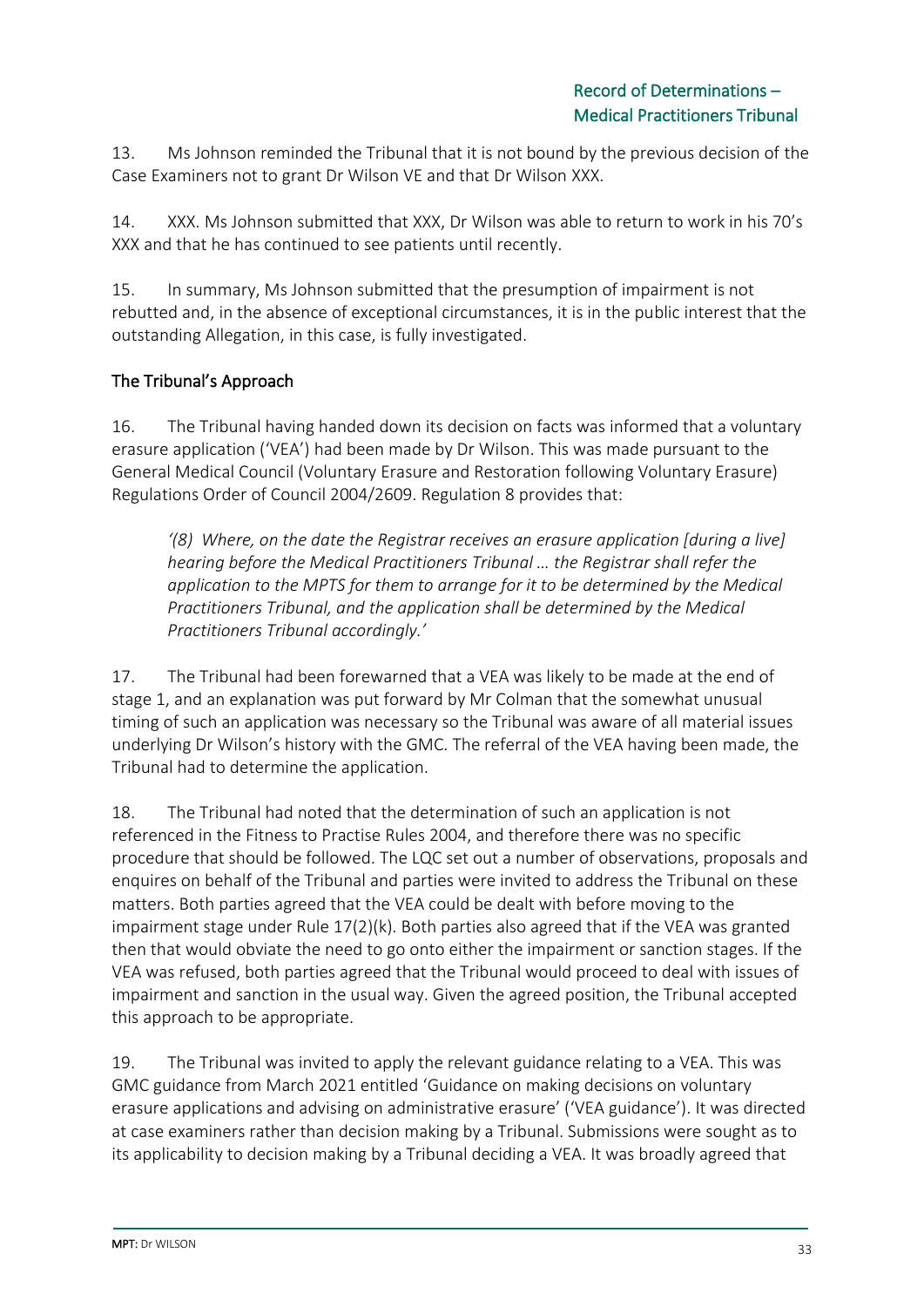this guidance applied to the Tribunal's decision making and the LQC advised that it should be applied unless there were good reasons not to do so.

20. The Tribunal decided it was entitled to 'stand in the shoes' of case examiners given that the content of that guidance was directed to them. The Tribunal also decided it was entitled to look at matters as they relate to the public interest in charges going forward, and the 'reasonable prospects' test where this was appropriate. In particular, it was satisfied that case examiners in general had to ensure that a case stood a 'reasonable prospect of success'. That was relevant because in its consideration of the VEA, if matters arose that undermined those prospects of success, then this might be a valid reason as to why a particular allegation could not proceed. Likewise, the case examiners in applying the public interest test not only look at the overarching objective, but in dealing with their ongoing duty of fairness, may decide that an allegation should no longer proceed, for various reasons including 'compassionate' reasons. XXX.

21. The Tribunal sought disclosure of a number of internal GMC decision making documents, some of which the GMC had initially been resistant in disclosing but which were ultimately disclosed to the Tribunal. It has considered those documents in its decision making. The LQC sought clarification on a number of matters relating to the manner in which the GMC revived XXX.

22. The Tribunal has read the case examiners decision relating to the VEA made by Dr Wilson before the start of the live case before the Tribunal. However, the LQC made it clear the Tribunal was standing in the shoes of the case examiners making its decision 'de novo' on all relevant material as things stood before the Tribunal.

23. The Tribunal enquired of parties whether there were any observations that, if the VEA was to be refused, XXX.

24. The Tribunal considered Mr Colman's application with regard to the VEA guidance and reminded itself that it must balance the public interest and the requirements of the overarching objective, with the interests of Dr Wilson. It must also consider the likelihood of Dr Wilson returning to practice and the ability for the revival of the Allegation against him should he apply for restoration in the future. The Tribunal had regard to paragraph 11 of the VEA Guidance, which states:

*'Case examiners should be satisfied that it is right in all the circumstances to grant VE*  [...]. This will involve a careful balancing of the relevant factors to decide whether or *not erasure is in the public interest. Case examiners will need to weigh the seriousness of the concerns against any additional information that is available regarding:* 

*• the doctor's health and the likelihood of the doctor returning to practice*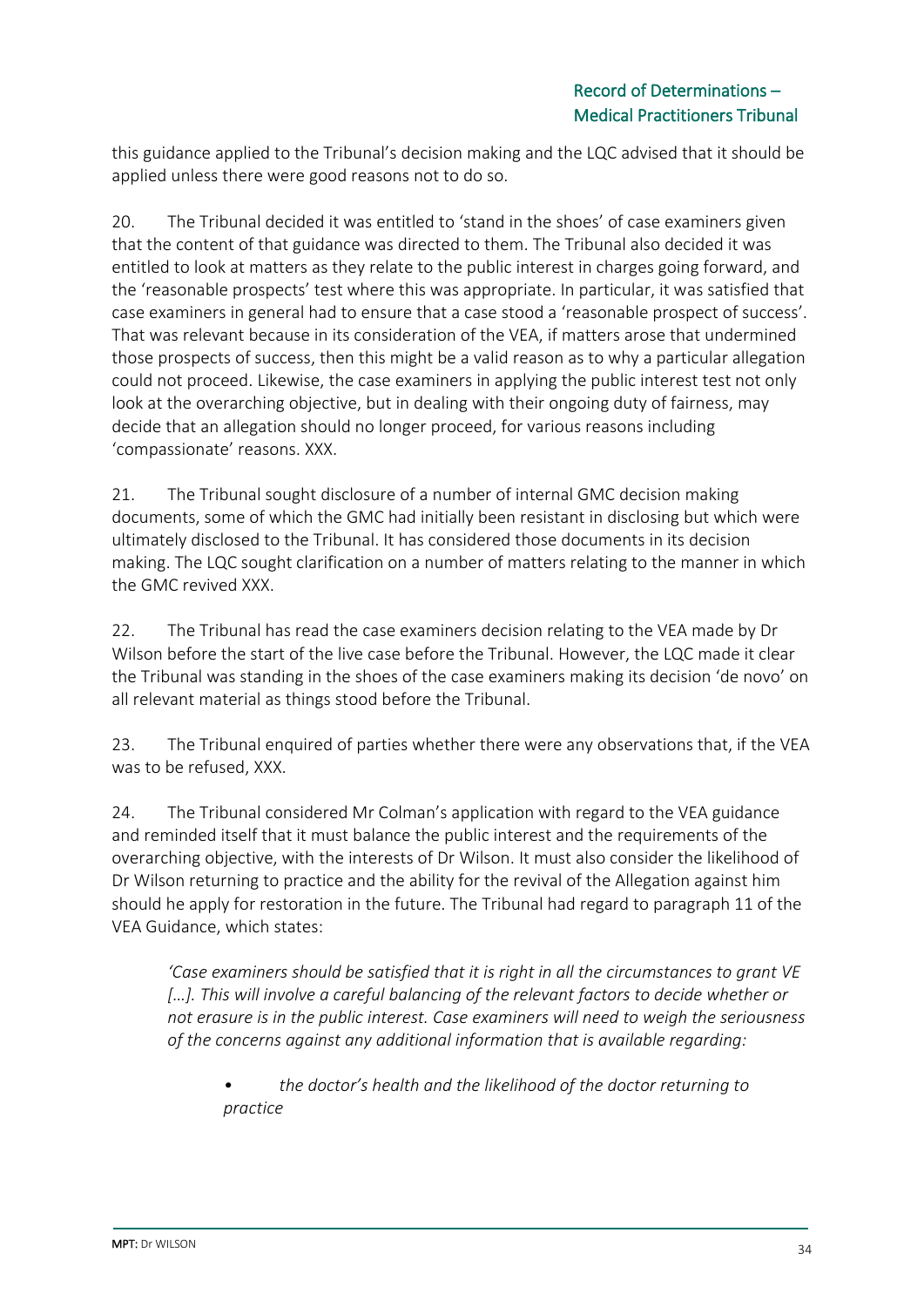*• our ability to revive the Allegations should the doctor apply for restoration. '*

## The Tribunal's Decision

#### Outstanding GMC matters against Dr Wilson

25. This VEA relates to XXX, the case which is live before the Tribunal ('current case'). The Tribunal has dismissed the majority of the Allegation, including that Dr Wilson's actions/comments were 'sexually motivated'. The Tribunal does not consider that this case is an impediment to granting the VEA. The findings of fact underpinned by the expert report indicate the misconduct is towards the lower end of the spectrum. The Tribunal has not yet decided whether this amounted to 'serious misconduct' and/or impairment. XXX.

- 26. XXX
- 27. XXX
- 28. XXX
- 29. XXX
- 30. XXX
- 31. XXX. Then in 2019, the complaint in the current case before this Tribunal was made.

#### GMC's referral to the case examiners and their decision

- 32. XXX
- 33. XXX
- 34. XXX
- 35. XXX
- 36. XXX
- 37. XXX
- 38. XXX
- 39. XXX
- 40. XXX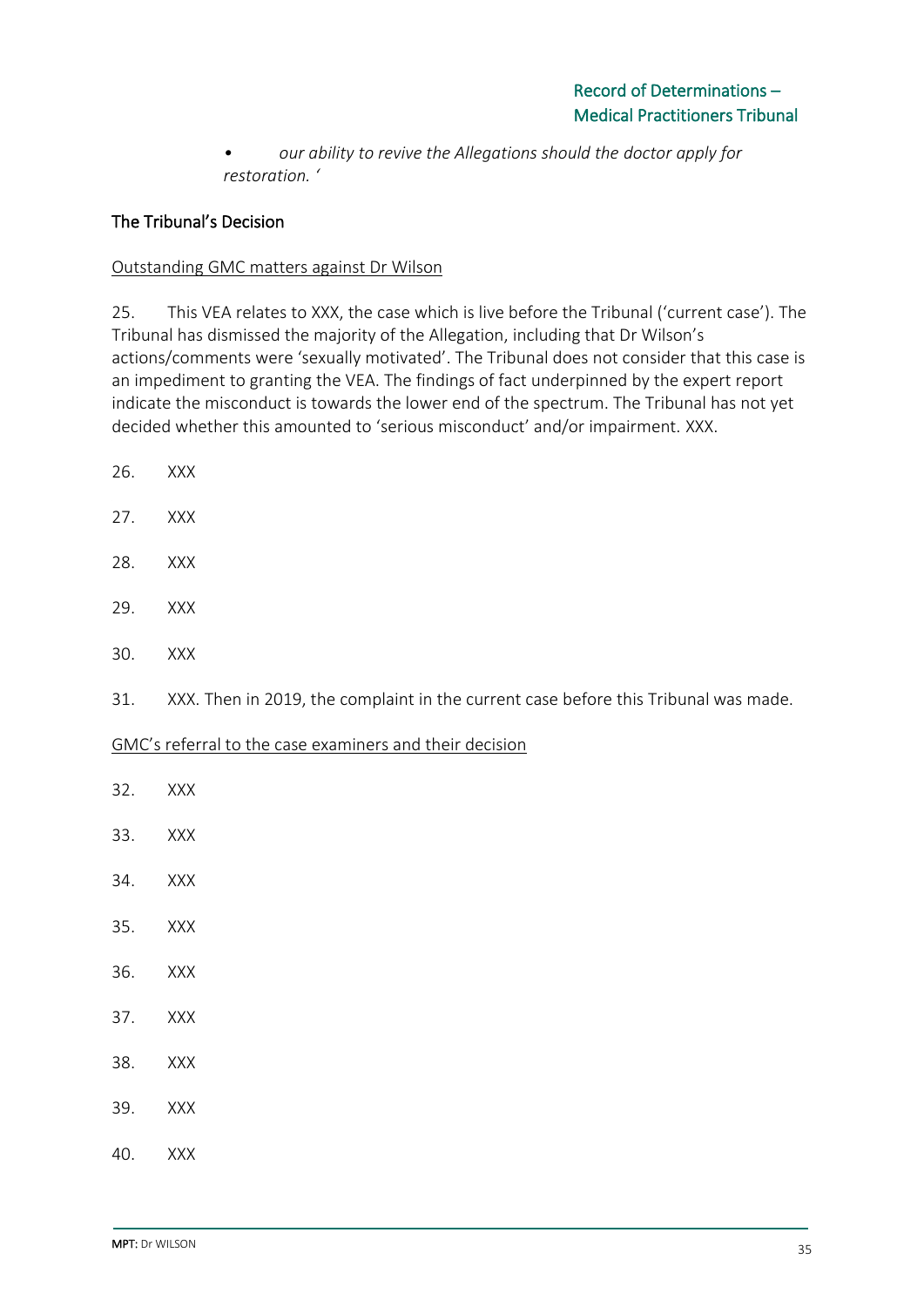- 41. XXX
- 42. XXX

Relevance to the VEA matter

- 43. XXX
- 44. XXX

#### Exceptional circumstances

45. Paragraph 24 of the guidance set out enumerated exceptional circumstances:

*'There may sometimes be exceptional circumstances when it is appropriate to allow voluntary or administrative erasure prior to the conclusion of the fitness to practise process, even if a case falls into one of the categories above. These may include cases: b where the Allegation […] is at the lower end of the spectrum of seriousness of conduct that attracts a presumption of impairment and the fact that the likelihood of the doctor ever returning to practice is extremely remote due to the stage of their career, their retirement status and/or the length of time they have been out of practice amounts to an exceptional circumstance that would make it appropriate for erasure to proceed. For example, an isolated incident of a doctor prescribing without a licence.* 

*c where the doctor does not have capacity to understand the Allegations or to seek/act on legal advice [see paragraphs 53 to 57 below] d where the doctor is suffering from a terminal or very serious illness and there is no prospect they will recover sufficiently to practise medicine again'*

46. We were invited to consider if Dr Wilson met those paragraphs, or that any elements of those paragraphs that are applicable in his case, albeit not entirely meeting the criteria, add up to exceptional circumstances in any event.

47. The Tribunal is not satisfied that the historic matter can be described 'at the lower end of the spectrum of seriousness'. An allegation of sexual motivation is one of the most serious that a doctor can face as it offends against multiple basic tenets of the medical profession. The presumption of impairment is a proper safeguard that such allegations should be ventilated and adjudicated upon at a hearing.

48. XXX

49. XXX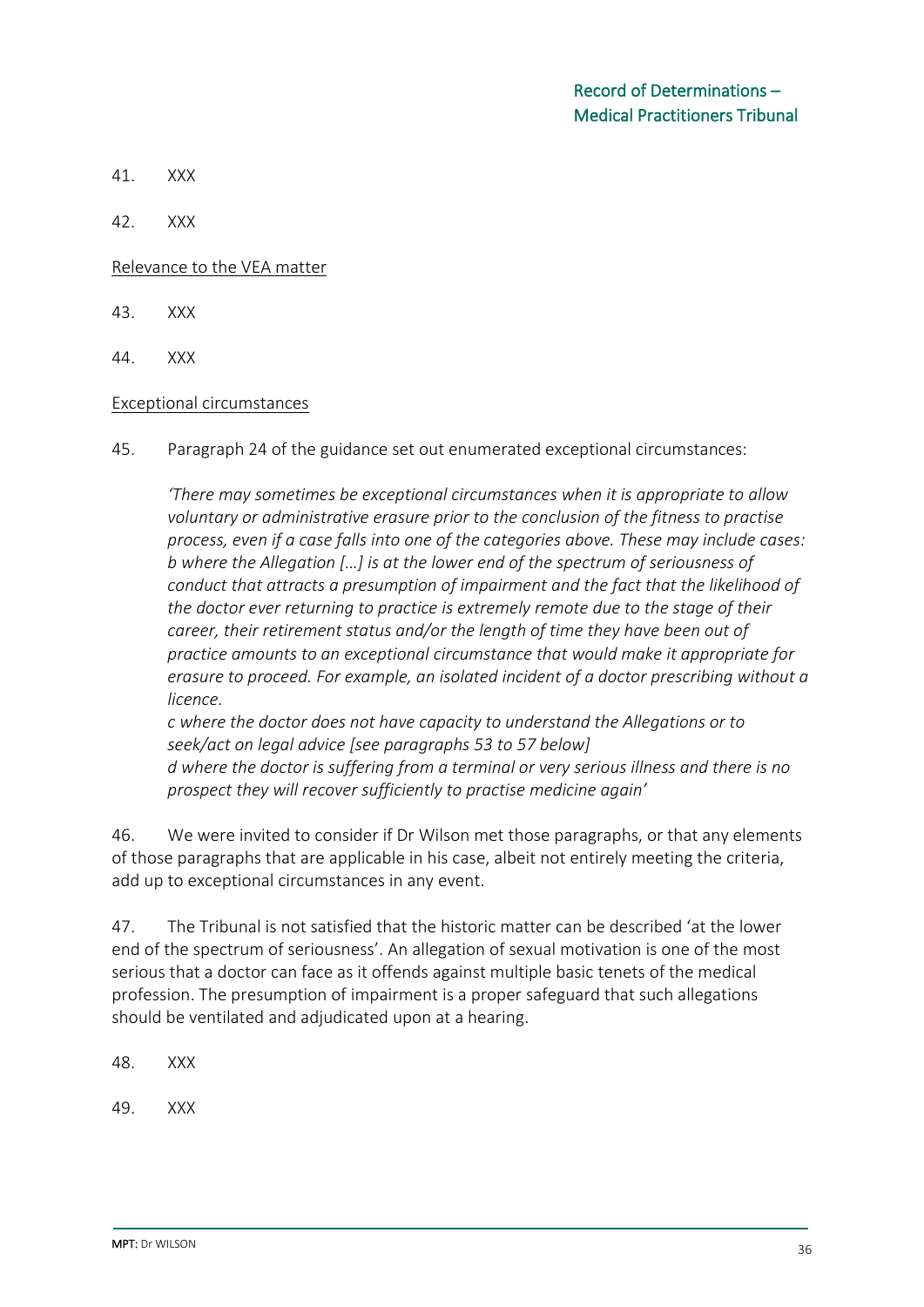50. The VE guidance goes on to state:

*'VE … should usually be refused or advised against if the Allegations against the doctor carry a presumption of impairment and the presumption is not rebutted because the Allegations are too serious and/or no exceptional circumstances apply. In these cases, the fitness to practise process should be allowed to proceed in the normal way.'*

51. The Tribunal is satisfied that the Allegation as it relates to the sexually motivated matters carries a presumption of impairment. They are serious matters and no exceptional circumstances apply. Furthermore, the public interest requires that the GMC be permitted an opportunity to continue with its investigations into the dishonesty matter. For all of those reasons, the Tribunal has decided to refuse the application for voluntary erasure, and this case will proceed to stage two.

## ANNEX C – 15/03/2022

#### Service and Proceeding in Absence

1. This determination will be read in private. However, as this case concerns Dr Wilson's misconduct, a redacted version will be published at the close of the hearing XXX.

2. The case was heard in July 2021 and closed on day 15 with facts having been found proved, and an application for voluntary erasure having been refused. Annex A (relating to Dr Wilson not being present) and Annex B (voluntary erasure) recount the live issues as the case stood in July 2021. On Day 16 of this hearing, the first day following an adjournment of nearly 8 months, Dr Wilson was neither present nor legally represented.

#### Evidence

3. The Tribunal received a letter, dated 11 March 2022, from the Medical Protection Society (MPS), who had represented Dr Wilson at earlier stages of this hearing. The letter states that the MPS no longer represented Dr Wilson, XXX.

4. XXX

#### **Submissions**

5. Ms Katie Jones, on behalf of the GMC, submitted that XXX there is no new information XXX to assist the Tribunal XXX.

6. Ms Jones submitted that, as this hearing was being reconvened, there was no duty on the GMC to provide notice of it, and therefore no duty to prove service. Further, Ms Jones submitted that Dr Wilson's wife was present as an observer to this hearing and therefore Dr Wilson was aware of the hearing taking place.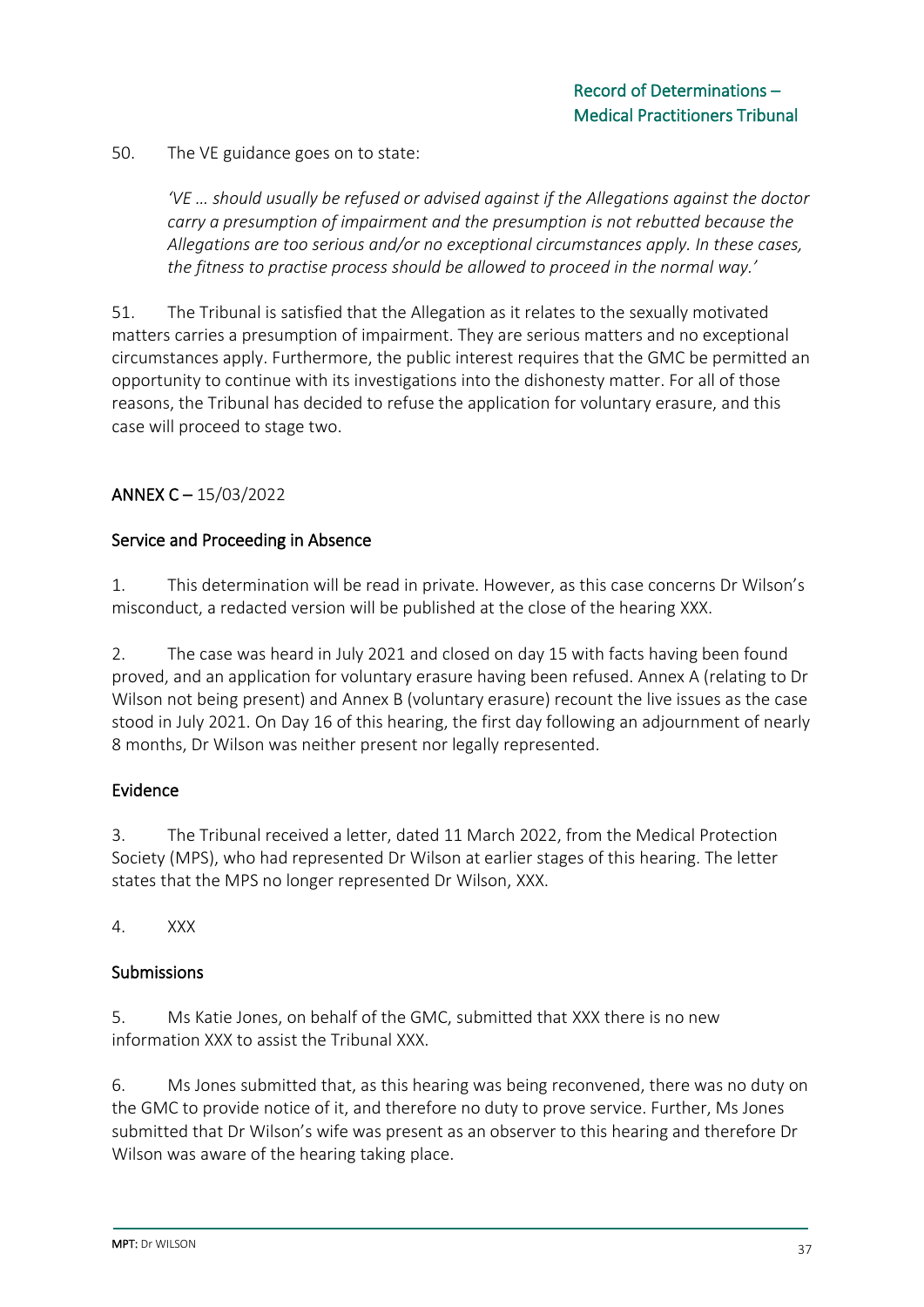7. Ms Jones submitted that Dr Wilson had not made an application to adjourn these proceedings. Dr Wilson had voluntarily absented himself XXX as he felt unable to engage with this hearing. Ms Jones submitted that there is therefore no evidence to suggest that adjourning today would mean Dr Wilson was likely to attend in the future.

8. Ms Jones submitted that there was also no unfairness in proceeding with the hearing, as it was in everyone's interest, and in the interests of justice, for this hearing to proceed.

## The Relevant Legal Principles

9. The LQC ascertained that Dr Wilson's wife was only present as an observer and not as a representative. He indicated that she may seek to make representations if she wished and should inform the Tribunal if she decided to do so. The LQC advised it was not necessary to show service, but that the Tribunal should consider whether or not to proceed in the absence of Dr Wilson.

10. The Tribunal also noted that despite earlier correspondence relating to a reconsideration of voluntary erasure, there had not been a new application made by or on behalf of Dr Wilson. The Tribunal decided there was no live issue to consider as regards voluntary erasure.

11. The Tribunal bore in mind that Dr Wilson has a right to be present and represented, but that this can be withdrawn if the Tribunal find that he has deliberately or voluntarily absented himself.

12. In making its decision on whether or not to proceed with Dr Wilson's hearing, the Tribunal had regard to fairness, and the nature and circumstances of Dr Wilson's absence. It also had regard to: whether an adjournment today may mean Dr Wilson is likely to attend in future; the length of any such adjournment; any disadvantages that proceeding in absence may cause; the risk that the Tribunal may reach an improper conclusion; and the impact an adjournment may have on Dr Wilson, the GMC and the public interest in this hearing. In addition, The Tribunal noted that it should consider the time and resources used by the MPTS when adjourning and reconvening a hearing.

13. The Tribunal was mindful that if this hearing was to proceed in Dr Wilson's absence, then it should consider and explore any weaknesses in the GMC's case, and that the GMC had a professional duty to bring to the Tribunal's attention to any matters that go towards Dr Wilson's favour.

#### The Tribunal's Decision

14. The Tribunal was mindful that the GMC did not need to provide notification of this reconvened hearing. However, it noted that the letter from the MPS was written a few days before the start of the reconvened hearing, which included the dates of the hearing. In